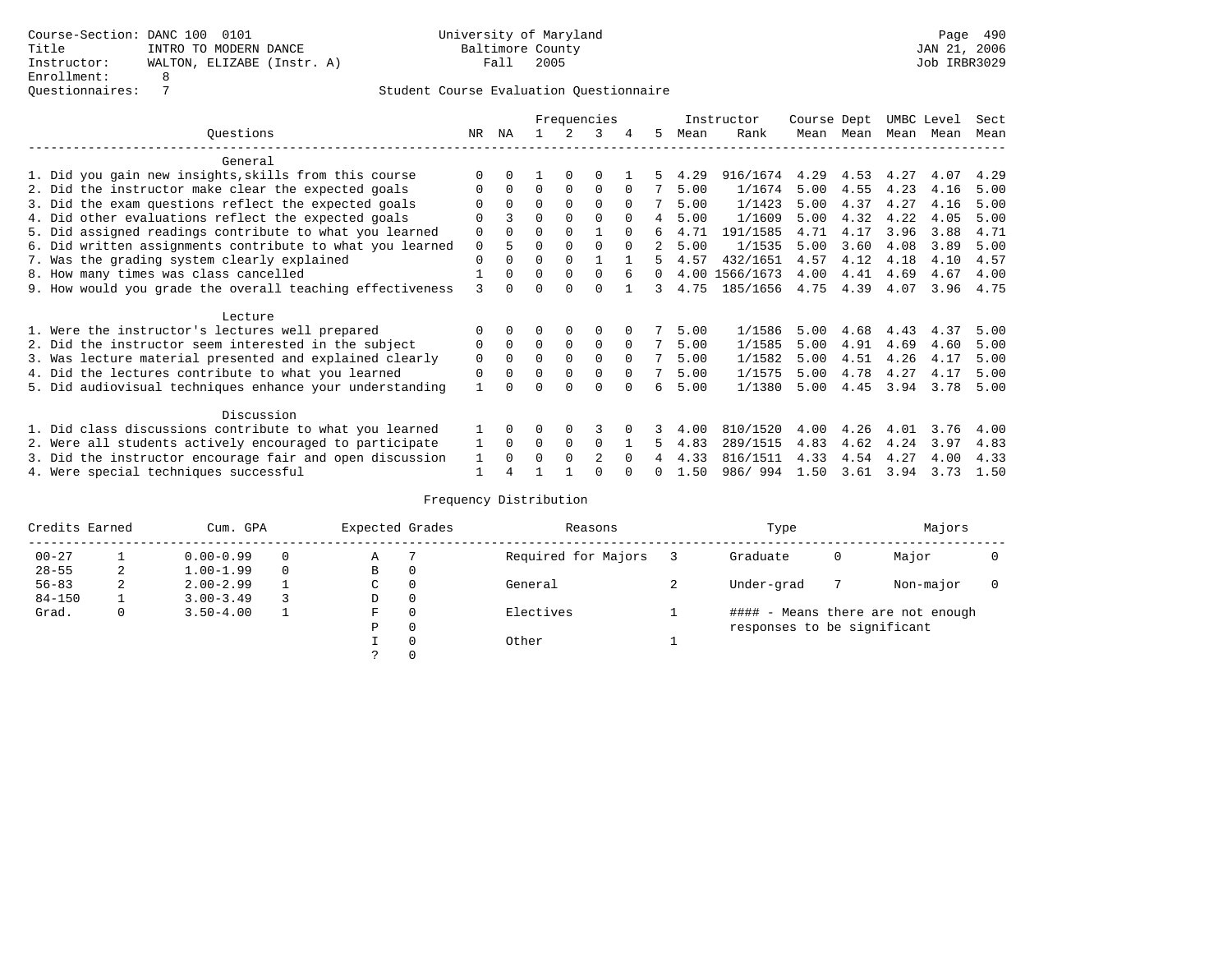|                                                           |          |          |          |          | Frequencies  |          |    |      | Instructor     | Course Dept |           |      | UMBC Level | Sect |
|-----------------------------------------------------------|----------|----------|----------|----------|--------------|----------|----|------|----------------|-------------|-----------|------|------------|------|
| Ouestions                                                 | NR.      | ΝA       |          |          | 3            | 4        | 5. | Mean | Rank           |             | Mean Mean | Mean | Mean       | Mean |
| General                                                   |          |          |          |          |              |          |    |      |                |             |           |      |            |      |
| 1. Did you gain new insights, skills from this course     | $\Omega$ |          |          | $\Omega$ |              |          | 5. | 4.29 | 916/1674       | 4.29        | 4.53      | 4.27 | 4.07       | 4.29 |
| 2. Did the instructor make clear the expected goals       | $\Omega$ | $\Omega$ | $\Omega$ | $\Omega$ | $\Omega$     |          |    | 5.00 | 1/1674         | 5.00        | 4.55      | 4.23 | 4.16       | 5.00 |
| 3. Did the exam questions reflect the expected goals      |          |          | $\Omega$ | $\Omega$ | $\Omega$     | $\Omega$ |    | 5.00 | 1/1423         | 5.00        | 4.37      | 4.27 | 4.16       | 5.00 |
| 4. Did other evaluations reflect the expected goals       | $\Omega$ |          | $\Omega$ |          | $\Omega$     |          | 4  | 5.00 | 1/1609         | 5.00        | 4.32      | 4.22 | 4.05       | 5.00 |
| 5. Did assigned readings contribute to what you learned   | $\Omega$ |          | 0        |          |              |          |    | 4.71 | 191/1585       | 4.71        | 4.17      | 3.96 | 3.88       | 4.71 |
| 6. Did written assignments contribute to what you learned | $\Omega$ | 5        | 0        | $\Omega$ | $\Omega$     | $\cap$   |    | 5.00 | 1/1535         | 5.00        | 3.60      | 4.08 | 3.89       | 5.00 |
| 7. Was the grading system clearly explained               | $\Omega$ | $\Omega$ | $\Omega$ |          |              |          | Б. | 4.57 | 432/1651       | 4.57        | 4.12      | 4.18 | 4.10       | 4.57 |
| 8. How many times was class cancelled                     |          | $\Omega$ | $\Omega$ | $\Omega$ | $\Omega$     | б.       |    | 4.00 | 1566/1673      | 4.00        | 4.41      | 4.69 | 4.67       | 4.00 |
| 9. How would you grade the overall teaching effectiveness | 3        | $\Omega$ | 0        | $\Omega$ | <sup>n</sup> |          |    | 4.75 | 185/1656       | 4.75        | 4.39      | 4.07 | 3.96       | 4.75 |
| Lecture                                                   |          |          |          |          |              |          |    |      |                |             |           |      |            |      |
| 2. Did the instructor seem interested in the subject      | 6        |          | $\Omega$ | $\Omega$ |              |          | 0. |      | 4.00 ****/1585 | 5.00        | 4.91      | 4.69 | 4.60       | 5.00 |
| Discussion                                                |          |          |          |          |              |          |    |      |                |             |           |      |            |      |
| 1. Did class discussions contribute to what you learned   |          |          |          |          |              |          |    | 4.00 | 810/1520       | 4.00        | 4.26      | 4.01 | 3.76       | 4.00 |
| 2. Were all students actively encouraged to participate   |          | $\Omega$ | $\Omega$ | $\Omega$ | $\Omega$     |          | 5. | 4.83 | 289/1515       | 4.83        | 4.62      | 4.24 | 3.97       | 4.83 |
| 3. Did the instructor encourage fair and open discussion  |          | $\Omega$ | $\cap$   |          |              |          |    | 4.33 | 816/1511       | 4.33        | 4.54      | 4.27 | 4.00       | 4.33 |
| 4. Were special techniques successful                     |          |          |          |          |              |          |    | 1.50 | 986/994        | 1.50        | 3.61      | 3.94 | 3.73       | 1.50 |

| Credits Earned |   | Cum. GPA      | Expected Grades |          | Reasons             | Type                        |   | Majors                            |  |
|----------------|---|---------------|-----------------|----------|---------------------|-----------------------------|---|-----------------------------------|--|
| $00 - 27$      |   | $0.00 - 0.99$ | Α               |          | Required for Majors | Graduate                    | 0 | Major                             |  |
| $28 - 55$      | ∠ | $1.00 - 1.99$ | В               | 0        |                     |                             |   |                                   |  |
| $56 - 83$      | 2 | $2.00 - 2.99$ | C               | 0        | General             | Under-grad                  |   | Non-major                         |  |
| $84 - 150$     |   | $3.00 - 3.49$ | D               | 0        |                     |                             |   |                                   |  |
| Grad.          | 0 | $3.50 - 4.00$ | F               |          | Electives           |                             |   | #### - Means there are not enough |  |
|                |   |               | Ρ               | $\Omega$ |                     | responses to be significant |   |                                   |  |
|                |   |               |                 | $\Omega$ | Other               |                             |   |                                   |  |
|                |   |               | $\mathcal{P}$   | $\Omega$ |                     |                             |   |                                   |  |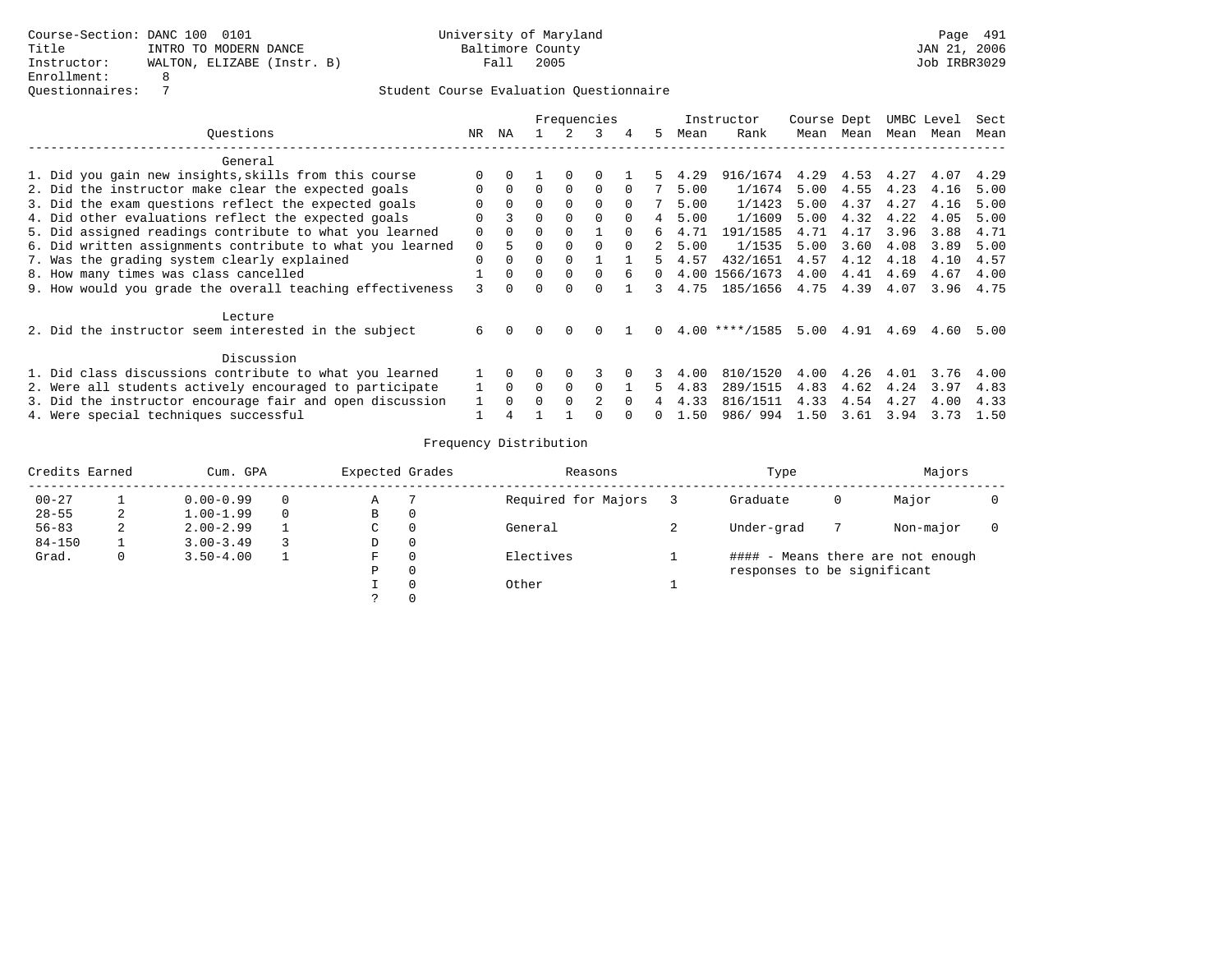|                                                           |          |          |          |          | Frequencies |          |          |                | Instructor         | Course Dept |      |      | UMBC Level | Sect      |
|-----------------------------------------------------------|----------|----------|----------|----------|-------------|----------|----------|----------------|--------------------|-------------|------|------|------------|-----------|
| Ouestions                                                 | NR.      | ΝA       |          |          |             | 4        | 5.       | Mean           | Rank               | Mean        | Mean | Mean | Mean       | Mean      |
| General                                                   |          |          |          |          |             |          |          |                |                    |             |      |      |            |           |
| 1. Did you gain new insights, skills from this course     |          |          |          | $\Omega$ | $\Box$      |          | 7        | 4.78           | 276/1674 4.78 4.53 |             |      | 4.27 | 4.07       | 4.78      |
| 2. Did the instructor make clear the expected goals       | 0        | $\Omega$ | $\Omega$ | $\Omega$ | $\Box$      |          | 5.       | 4.56           | 519/1674 4.56 4.55 |             |      | 4.23 | 4.16       | 4.56      |
| 3. Did the exam questions reflect the expected goals      | 0        |          | $\Omega$ | $\Omega$ | $\Omega$    |          | 2        | 4.50           | 575/1423           | 4.50        | 4.37 | 4.27 | 4.16       | 4.50      |
| 4. Did other evaluations reflect the expected goals       | U        | $\Omega$ | $\Omega$ | $\Omega$ | $\Omega$    |          | რ —      | 4.67           | 312/1609           | 4.67        | 4.32 | 4.22 | 4.05       | 4.67      |
| 7. Was the grading system clearly explained               | 0        |          |          |          |             |          | $\Omega$ |                | 3.14 1547/1651     | 3.14        | 4.12 | 4.18 | 4.10       | 3.14      |
| 8. How many times was class cancelled                     | 0        | $\Omega$ | $\Omega$ | $\Omega$ |             |          | 8        | 4.89           | 742/1673           | 4.89        | 4.41 | 4.69 | 4.67       | 4.89      |
| 9. How would you grade the overall teaching effectiveness | $\Omega$ |          |          |          |             |          |          | $5 \quad 4.38$ | 561/1656 4.38 4.39 |             |      | 4.07 |            | 3.96 4.38 |
| Lecture                                                   |          |          |          |          |             |          |          |                |                    |             |      |      |            |           |
| 1. Were the instructor's lectures well prepared           |          |          |          |          |             |          |          |                | 5.00 ****/1586     | ****        | 4.68 | 4.43 | 4.37       | ****      |
| 2. Did the instructor seem interested in the subject      |          |          |          | $\Omega$ | $\Omega$    | $\Omega$ | 2        |                | 5.00 ****/1585     | ****        | 4.91 | 4.69 | 4.60       | ****      |
| 5. Did audiovisual techniques enhance your understanding  |          |          |          | $\Omega$ |             |          |          |                | $4.00$ ****/1380   | ****        | 4.45 | 3.94 | 3.78       | ****      |
| Discussion                                                |          |          |          |          |             |          |          |                |                    |             |      |      |            |           |
| 1. Did class discussions contribute to what you learned   | 8        |          |          |          |             |          |          |                | $3.00$ ****/1520   | ****        | 4.26 | 4.01 | 3.76       | ****      |

| Credits Earned |    | Cum. GPA      |          | Expected Grades | Reasons             |   | Type                        |   | Majors                            |  |
|----------------|----|---------------|----------|-----------------|---------------------|---|-----------------------------|---|-----------------------------------|--|
| $00 - 27$      |    | $0.00 - 0.99$ | 0        | Α               | Required for Majors |   | Graduate                    |   | Major                             |  |
| $28 - 55$      | ∠  | $1.00 - 1.99$ | $\Omega$ | B               |                     |   |                             |   |                                   |  |
| $56 - 83$      | z. | $2.00 - 2.99$ |          | C               | General             |   | Under-grad                  | 8 | Non-major                         |  |
| $84 - 150$     | 2  | $3.00 - 3.49$ | 2        | D               |                     |   |                             |   |                                   |  |
| Grad.          |    | $3.50 - 4.00$ |          | F               | Electives           | ∠ |                             |   | #### - Means there are not enough |  |
|                |    |               |          | D               |                     |   | responses to be significant |   |                                   |  |
|                |    |               |          |                 | Other               |   |                             |   |                                   |  |
|                |    |               |          |                 |                     |   |                             |   |                                   |  |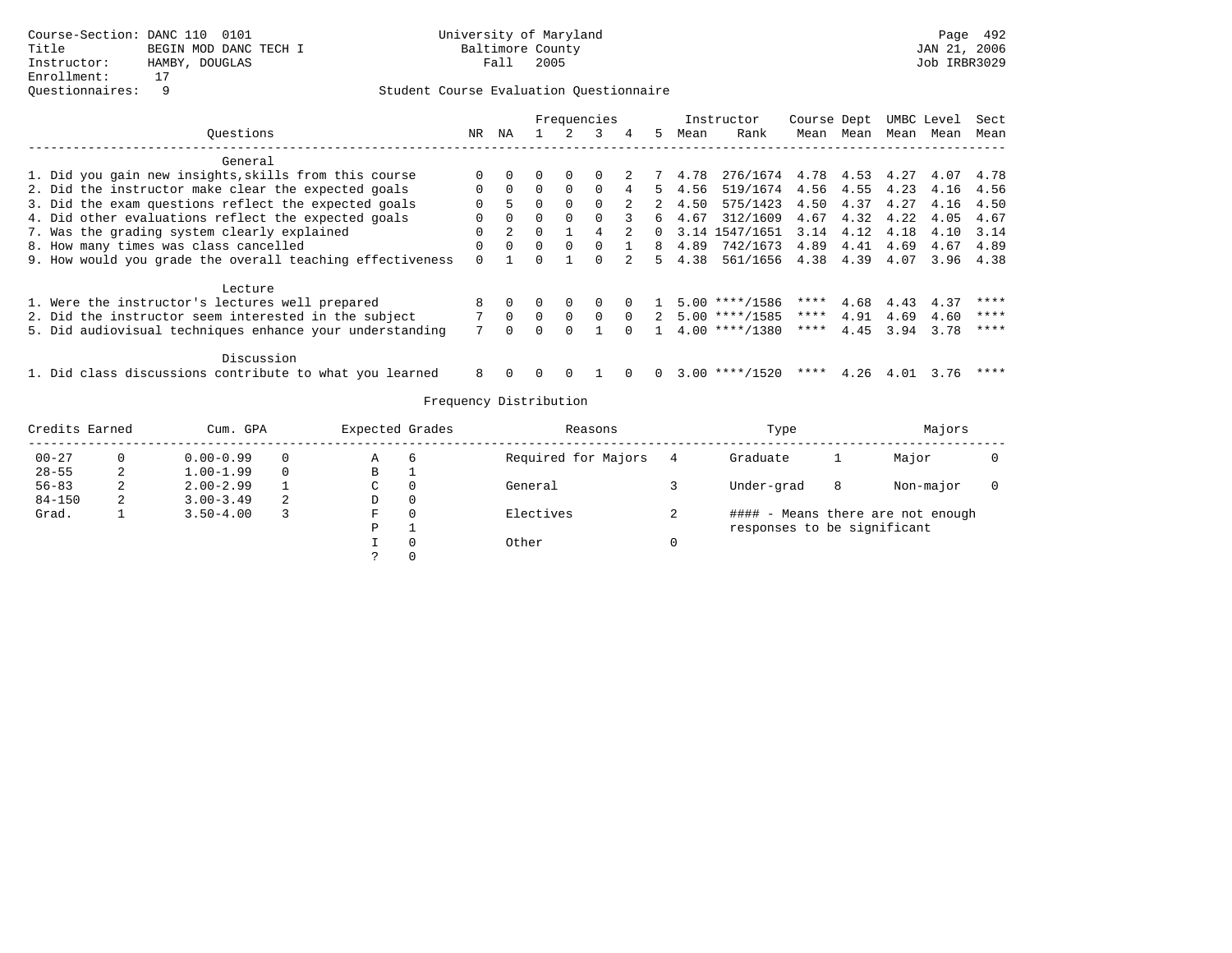|                                                           |                |                |              | Frequencies  |                |          |          |      | Instructor       | Course Dept |           | UMBC Level |      | Sect        |
|-----------------------------------------------------------|----------------|----------------|--------------|--------------|----------------|----------|----------|------|------------------|-------------|-----------|------------|------|-------------|
| Ouestions                                                 | NR             | ΝA             |              | 2            | 3              | 4        | 5        | Mean | Rank             |             | Mean Mean | Mean       | Mean | Mean        |
| General                                                   |                |                |              |              |                |          |          |      |                  |             |           |            |      |             |
| 1. Did you gain new insights, skills from this course     |                | $\Omega$       | 0            | 0            | 0              |          | 13       | 4.87 | 186/1674         | 4.87        | 4.53      | 4.27       | 4.07 | 4.87        |
| 2. Did the instructor make clear the expected goals       | 0              | $\Omega$       | 0            | $\Omega$     | $\Omega$       |          | 13       | 4.87 | 168/1674         | 4.87        | 4.55      | 4.23       | 4.16 | 4.87        |
| 3. Did the exam questions reflect the expected goals      |                | 14             | $\Omega$     | $\Omega$     |                |          |          |      | $5.00$ ****/1423 | $***$ * *   | 4.37      | 4.27       | 4.16 | $***$ * * * |
| 4. Did other evaluations reflect the expected goals       |                | 4              |              | $\Omega$     |                |          |          | 4.18 | 941/1609         | 4.18        | 4.32      | 4.22       | 4.05 | 4.18        |
| 5. Did assigned readings contribute to what you learned   | 0              | 14             | <sup>0</sup> |              | $\Omega$       | $\Omega$ | $\Omega$ |      | $2.00$ ****/1585 | ****        | 4.17      | 3.96       | 3.88 | $***$ * * * |
| 6. Did written assignments contribute to what you learned | $\Omega$       | $\overline{4}$ |              |              | $\mathfrak{D}$ | $2^{1}$  | 5        |      | 3.82 1101/1535   | 3.82        | 3.60      | 4.08       | 3.89 | 3.82        |
| 7. Was the grading system clearly explained               |                |                | 0            |              |                |          | 4        |      | 3.77 1317/1651   | 3.77        | 4.12      | 4.18       | 4.10 | 3.77        |
| 8. How many times was class cancelled                     | 0              | $\Omega$       | $\Omega$     | $\Omega$     |                | 12       | 2        |      | 4.07 1541/1673   | 4.07        | 4.41      | 4.69       | 4.67 | 4.07        |
| 9. How would you grade the overall teaching effectiveness |                | <sup>n</sup>   |              | <sup>n</sup> | U              |          | 11       | 4.79 | 163/1656         | 4.79        | 4.39      | 4.07       | 3.96 | 4.79        |
| Lecture                                                   |                |                |              |              |                |          |          |      |                  |             |           |            |      |             |
| 1. Were the instructor's lectures well prepared           |                |                |              | $\Omega$     |                |          | 1 N      | 4.77 | 474/1586         | 4.77        | 4.68      | 4.43       | 4.37 | 4.77        |
| 2. Did the instructor seem interested in the subject      | 2              | $\Omega$       | $\Omega$     | $\Omega$     | $\Omega$       |          | 13       | 5.00 | 1/1585           | 5.00        | 4.91      | 4.69       | 4.60 | 5.00        |
| 3. Was lecture material presented and explained clearly   | 2              | $\Omega$       | 0            | $\Omega$     | $\Omega$       | $\Omega$ | 13       | 5.00 | 1/1582           | 5.00        | 4.51      | 4.26       | 4.17 | 5.00        |
| 4. Did the lectures contribute to what you learned        | 2              | $\Omega$       | 0            | $\Omega$     | $\Omega$       |          | 12       | 4.92 | 137/1575         | 4.92        | 4.78      | 4.27       | 4.17 | 4.92        |
| 5. Did audiovisual techniques enhance your understanding  | $\overline{a}$ |                |              | $\cap$       |                |          | ц.       | 4.25 | 489/1380         | 4.25        | 4.45      | 3.94       | 3.78 | 4.25        |
| Discussion                                                |                |                |              |              |                |          |          |      |                  |             |           |            |      |             |
| 1. Did class discussions contribute to what you learned   | 3              | $\Omega$       | 0            |              |                |          |          | 4.25 | 645/1520         | 4.25        | 4.26      | 4.01       | 3.76 | 4.25        |
| 2. Were all students actively encouraged to participate   | 3              | $\mathbf 0$    | 0            |              | $\Omega$       |          | 11       | 4.75 | 384/1515         | 4.75        | 4.62      | 4.24       | 3.97 | 4.75        |
| 3. Did the instructor encourage fair and open discussion  | 3              | 0              |              | $\Omega$     | 2              | $2^{1}$  | 8        | 4.50 | 642/1511         | 4.50        | 4.54      | 4.27       | 4.00 | 4.50        |
| 4. Were special techniques successful                     | 3              |                |              |              |                |          |          | 4.50 | 205/994          | 4.50        | 3.61      | 3.94       | 3.73 | 4.50        |

| Credits Earned |              | Cum. GPA      |          |               | Expected Grades | Reasons             | Type                        |    | Majors                            |  |
|----------------|--------------|---------------|----------|---------------|-----------------|---------------------|-----------------------------|----|-----------------------------------|--|
| $00 - 27$      | 2            | $0.00 - 0.99$ |          | Α             | 13              | Required for Majors | Graduate                    | 0  | Major                             |  |
| $28 - 55$      | $\mathbf{0}$ | $1.00 - 1.99$ | $\Omega$ | В             | 2               |                     |                             |    |                                   |  |
| $56 - 83$      |              | $2.00 - 2.99$ |          | C.            | 0               | General             | Under-grad                  | 15 | Non-major                         |  |
| $84 - 150$     |              | $3.00 - 3.49$ |          | D             | 0               |                     |                             |    |                                   |  |
| Grad.          | $\mathbf{0}$ | $3.50 - 4.00$ | 6        | F             | $\Omega$        | Electives           |                             |    | #### - Means there are not enough |  |
|                |              |               |          | P             | $\Omega$        |                     | responses to be significant |    |                                   |  |
|                |              |               |          |               | $\Omega$        | Other               |                             |    |                                   |  |
|                |              |               |          | $\mathcal{L}$ | $\Omega$        |                     |                             |    |                                   |  |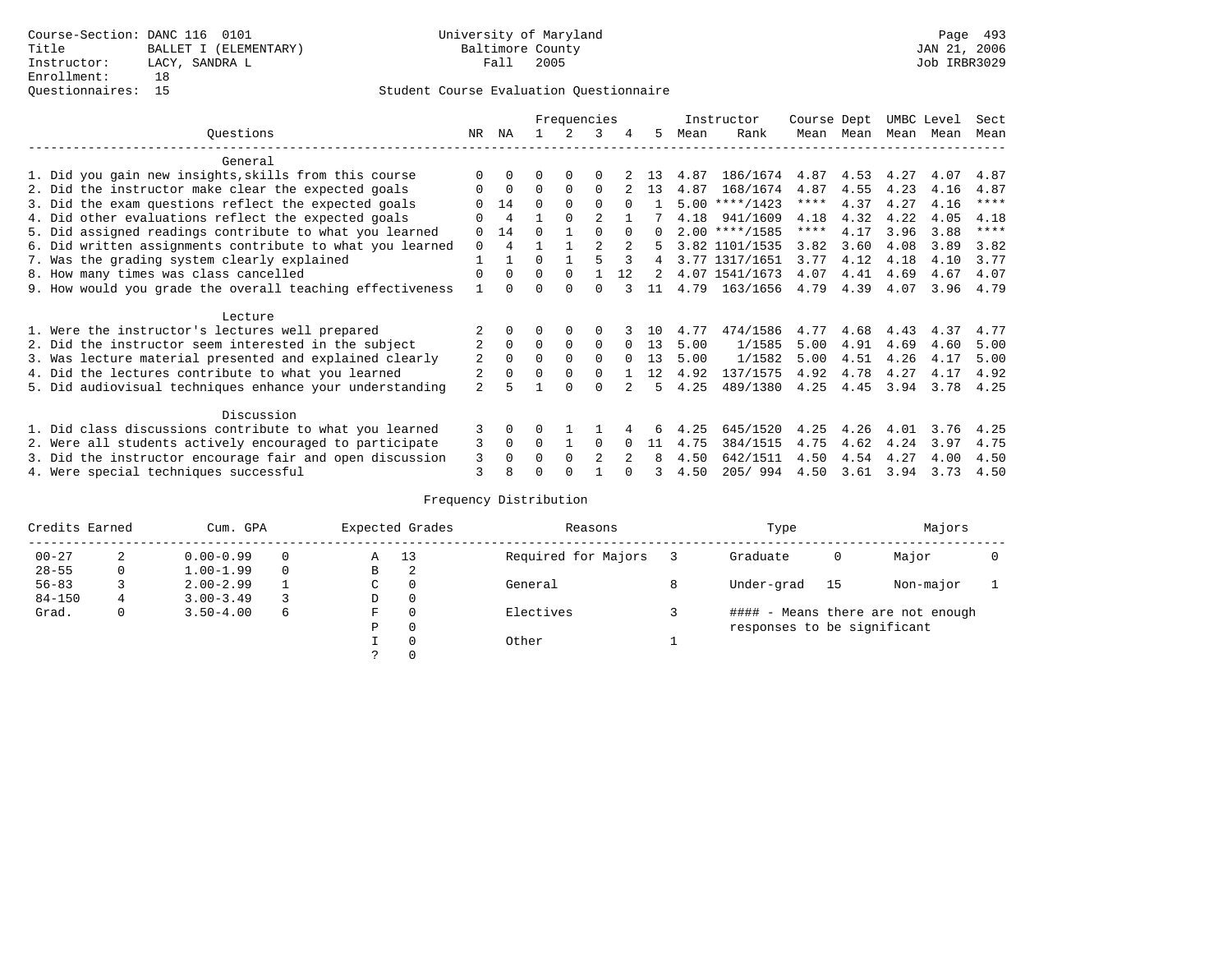|                                                           |     |          |          | Frequencies    |                |    |     |      | Instructor     | Course Dept |      | UMBC Level |      | Sect |
|-----------------------------------------------------------|-----|----------|----------|----------------|----------------|----|-----|------|----------------|-------------|------|------------|------|------|
| Ouestions                                                 | NR. | ΝA       |          |                | 3              | 4  | 5   | Mean | Rank           | Mean        | Mean | Mean       | Mean | Mean |
| General                                                   |     |          |          |                |                |    |     |      |                |             |      |            |      |      |
| 1. Did you gain new insights, skills from this course     |     | 0        |          |                |                |    |     | 4.42 | 735/1674       | 4.42        | 4.53 | 4.27       | 4.32 | 4.42 |
| 2. Did the instructor make clear the expected goals       |     | $\Omega$ |          | $\Omega$       | ς              |    | 11  | 4.25 | 931/1674       | 4.25        | 4.55 | 4.23       | 4.26 | 4.25 |
| 3. Did the exam questions reflect the expected goals      |     | $\Omega$ | $\Omega$ | $\Omega$       | 5              |    |     | 4.15 | 922/1423       | 4.15        | 4.37 | 4.27       | 4.36 | 4.15 |
| 4. Did other evaluations reflect the expected goals       |     | $\Omega$ | 0        |                | $\mathfrak{D}$ |    |     | 4.25 | 852/1609       | 4.25        | 4.32 | 4.22       | 4.23 | 4.25 |
| 5. Did assigned readings contribute to what you learned   |     | 0        |          | $\Omega$       | $\mathfrak{D}$ | 8  |     | 4.37 | 452/1585       | 4.37        | 4.17 | 3.96       | 3.91 | 4.37 |
| 6. Did written assignments contribute to what you learned |     |          | U        |                | $\mathfrak{D}$ | 9  |     | 4.28 | 643/1535       | 4.28        | 3.60 | 4.08       | 4.03 | 4.28 |
| 7. Was the grading system clearly explained               |     |          | U        | $\overline{2}$ |                |    | 9   | 4.21 | 912/1651       | 4.21        | 4.12 | 4.18       | 4.20 | 4.21 |
| 8. How many times was class cancelled                     |     | 0        | $\Omega$ | $\Omega$       | $\Omega$       | 10 | 8   |      | 4.44 1267/1673 | 4.44        | 4.41 | 4.69       | 4.67 | 4.44 |
| 9. How would you grade the overall teaching effectiveness | 4   |          |          | $\cap$         | $\mathfrak{D}$ |    |     | 4.31 | 641/1656       | 4.31        | 4.39 | 4.07       | 4.10 | 4.31 |
| Lecture                                                   |     |          |          |                |                |    |     |      |                |             |      |            |      |      |
| 1. Were the instructor's lectures well prepared           |     |          |          |                |                |    |     | 4.53 | 837/1586       | 4.53        | 4.68 | 4.43       | 4.48 | 4.53 |
| 2. Did the instructor seem interested in the subject      |     | $\Omega$ | 0        | $\Omega$       |                |    | 17  | 4.84 | 713/1585       | 4.84        | 4.91 | 4.69       | 4.76 | 4.84 |
| 3. Was lecture material presented and explained clearly   |     | $\Omega$ | $\Omega$ |                |                |    | 13  | 4.53 | 610/1582       | 4.53        | 4.51 | 4.26       | 4.35 | 4.53 |
| 4. Did the lectures contribute to what you learned        |     | $\Omega$ | 0        | $\Omega$       | 0              |    | 1.5 | 4.79 | 311/1575       | 4.79        | 4.78 | 4.27       | 4.39 | 4.79 |
| 5. Did audiovisual techniques enhance your understanding  |     |          |          |                |                |    | 11  | 4.47 | 325/1380       | 4.47        | 4.45 | 3.94       | 4.03 | 4.47 |
|                                                           |     |          |          |                |                |    |     |      |                |             |      |            |      |      |
| Discussion                                                |     |          |          |                |                |    |     |      |                |             |      |            |      |      |
| 1. Did class discussions contribute to what you learned   | 4   | $\Omega$ |          |                |                |    |     | 4.25 | 645/1520       | 4.25        | 4.26 | 4.01       | 4.03 | 4.25 |
| 2. Were all students actively encouraged to participate   | 4   | $\Omega$ |          |                |                |    | 6   | 4.00 | 1024/1515      | 4.00        | 4.62 | 4.24       | 4.28 | 4.00 |
| 3. Did the instructor encourage fair and open discussion  | 4   |          |          |                | 0              |    | 10  | 4.31 | 835/1511       | 4.31        | 4.54 | 4.27       | 4.28 | 4.31 |
| 4. Were special techniques successful                     | 4   |          |          |                |                |    |     | 2.75 | 944/994        | 2.75        | 3.61 | 3.94       | 3.98 | 2.75 |

| Credits Earned |   | Cum. GPA      |   | Expected Grades |          | Reasons             |   | Type                        |    | Majors                            |  |
|----------------|---|---------------|---|-----------------|----------|---------------------|---|-----------------------------|----|-----------------------------------|--|
| $00 - 27$      | 2 | $0.00 - 0.99$ |   | Α               |          | Required for Majors |   | Graduate                    | 0  | Major                             |  |
| $28 - 55$      | 5 | $1.00 - 1.99$ |   | B               | 8        |                     |   |                             |    |                                   |  |
| $56 - 83$      | 0 | $2.00 - 2.99$ |   | C               |          | General             |   | Under-grad                  | 20 | Non-major                         |  |
| $84 - 150$     |   | $3.00 - 3.49$ | 4 | D               | 0        |                     |   |                             |    |                                   |  |
| Grad.          | 0 | $3.50 - 4.00$ |   | F               | 0        | Electives           |   |                             |    | #### - Means there are not enough |  |
|                |   |               |   | Ρ               | 0        |                     |   | responses to be significant |    |                                   |  |
|                |   |               |   |                 | $\Omega$ | Other               | 8 |                             |    |                                   |  |
|                |   |               |   |                 |          |                     |   |                             |    |                                   |  |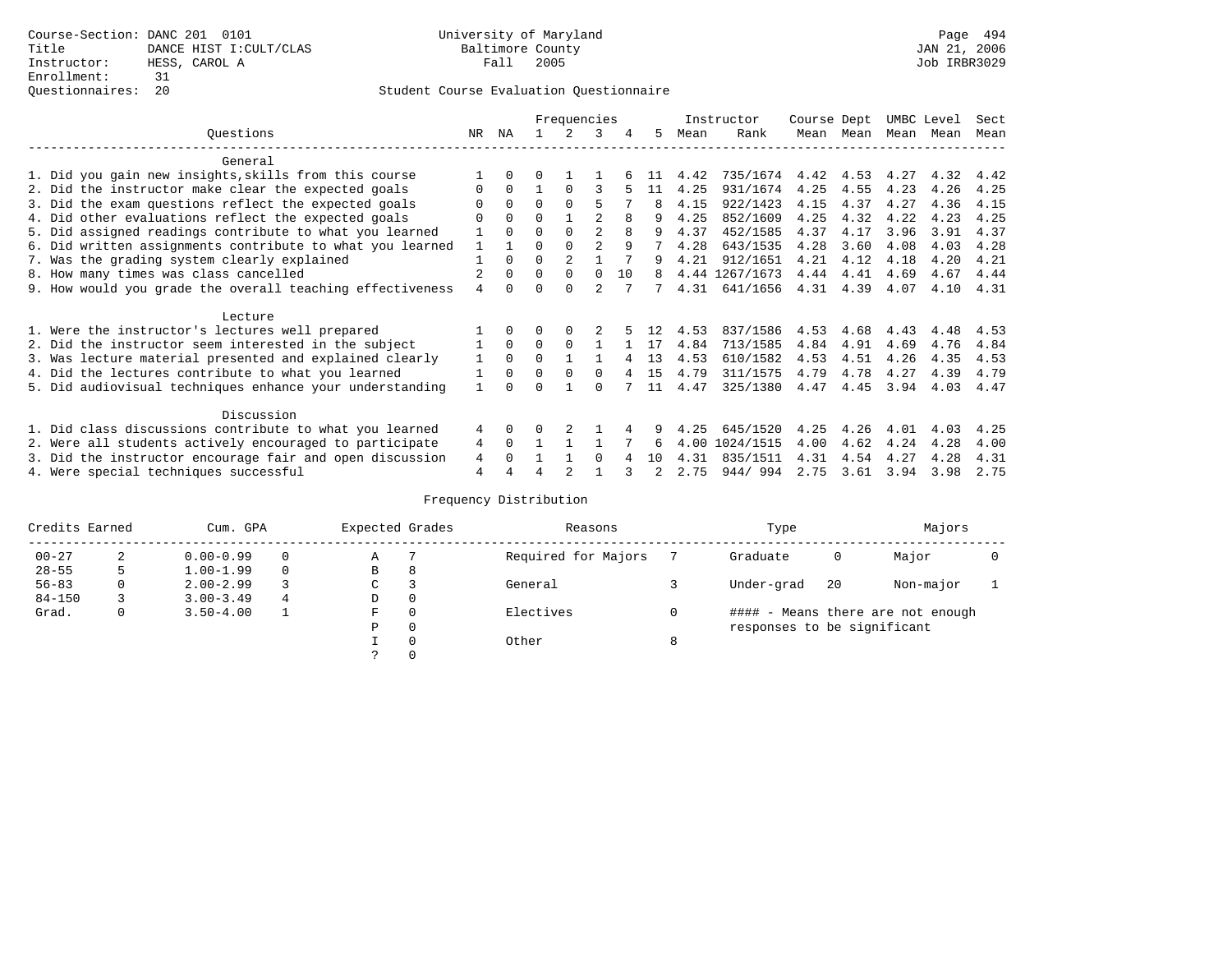|                                                           |              |          |          |              | Frequencies |              |    |      | Instructor     | Course Dept |      |      | UMBC Level | Sect |
|-----------------------------------------------------------|--------------|----------|----------|--------------|-------------|--------------|----|------|----------------|-------------|------|------|------------|------|
| Ouestions                                                 | NR.          | ΝA       |          |              |             | 4            | 5. | Mean | Rank           | Mean        | Mean | Mean | Mean       | Mean |
| General                                                   |              |          |          |              |             |              |    |      |                |             |      |      |            |      |
| 1. Did you gain new insights, skills from this course     | $\Omega$     |          | 0        | <sup>0</sup> |             |              |    |      | 4.00 1196/1674 | 4.00        | 4.53 | 4.27 | 4.32       | 4.00 |
| 2. Did the instructor make clear the expected goals       | <sup>n</sup> | $\Omega$ | 0        |              |             |              |    |      | 4.00 1146/1674 | 4.00        | 4.55 | 4.23 | 4.26       | 4.00 |
| 3. Did the exam questions reflect the expected goals      |              |          | 0        |              |             |              |    | 4.00 | 1016/1423      | 4.00        | 4.37 | 4.27 | 4.36       | 4.00 |
| 4. Did other evaluations reflect the expected goals       | $\Omega$     | $\Omega$ | $\Omega$ | $\Omega$     |             |              |    |      | 4.00 1094/1609 | 4.00        | 4.32 | 4.22 | 4.23       | 4.00 |
| 5. Did assigned readings contribute to what you learned   | $\Omega$     | $\Omega$ | 0        |              |             |              | n. |      | 3.00 1440/1585 | 3.00        | 4.17 | 3.96 | 3.91       | 3.00 |
| 6. Did written assignments contribute to what you learned | $\Omega$     |          |          |              |             |              | 0  |      | 2.00 1524/1535 | 2.00        | 3.60 | 4.08 | 4.03       | 2.00 |
| 7. Was the grading system clearly explained               | $\Omega$     | $\Omega$ | $\cap$   |              | $\Omega$    |              |    | 5.00 | 1/1651         | 5.00        | 4.12 | 4.18 | 4.20       | 5.00 |
| 8. How many times was class cancelled                     | $\Omega$     | $\cap$   | $\Omega$ | $\Omega$     | $\cap$      | <sup>n</sup> |    | 5.00 | 1/1673         | 5.00        | 4.41 | 4.69 | 4.67       | 5.00 |
| 9. How would you grade the overall teaching effectiveness | $\Omega$     |          |          |              |             |              |    | 4.00 | 955/1656       | 4.00        | 4.39 | 4.07 | 4.10       | 4.00 |
| Lecture                                                   |              |          |          |              |             |              |    |      |                |             |      |      |            |      |
| 1. Were the instructor's lectures well prepared           | <sup>n</sup> |          |          | <sup>0</sup> |             |              |    | 5.00 | 1/1586         | 5.00        | 4.68 | 4.43 | 4.48       | 5.00 |
| 2. Did the instructor seem interested in the subject      | $\Omega$     | $\Omega$ | $\cap$   | $\Omega$     | $\Omega$    |              |    | 5.00 | 1/1585         | 5.00        | 4.91 | 4.69 | 4.76       | 5.00 |
| 3. Was lecture material presented and explained clearly   | $\Omega$     | $\Omega$ |          |              |             |              | 0  | 4.00 | 1129/1582      | 4.00        | 4.51 | 4.26 | 4.35       | 4.00 |
| 4. Did the lectures contribute to what you learned        | $\Omega$     |          | $\cap$   | $\Omega$     | $\Omega$    |              |    | 5.00 | 1/1575         | 5.00        | 4.78 | 4.27 | 4.39       | 5.00 |
| 5. Did audiovisual techniques enhance your understanding  | $\Omega$     |          |          |              |             |              |    | 5.00 | 1/1380         | 5.00        | 4.45 | 3.94 | 4.03       | 5.00 |

| Credits Earned |   | Cum. GPA      |          | Expected Grades | Reasons             | Type                        |   | Majors                            |  |
|----------------|---|---------------|----------|-----------------|---------------------|-----------------------------|---|-----------------------------------|--|
| $00 - 27$      |   | $0.00 - 0.99$ | 0        | Α               | Required for Majors | Graduate                    | O | Major                             |  |
| $28 - 55$      |   | $1.00 - 1.99$ | $\Omega$ | В               |                     |                             |   |                                   |  |
| $56 - 83$      |   | $2.00 - 2.99$ | $\Omega$ | C               | General             | Under-grad                  |   | Non-major                         |  |
| $84 - 150$     | 0 | $3.00 - 3.49$ | $\Omega$ | D               |                     |                             |   |                                   |  |
| Grad.          |   | $3.50 - 4.00$ | $\Omega$ | F               | Electives           |                             |   | #### - Means there are not enough |  |
|                |   |               |          | P               |                     | responses to be significant |   |                                   |  |
|                |   |               |          |                 | Other               |                             |   |                                   |  |
|                |   |               |          |                 |                     |                             |   |                                   |  |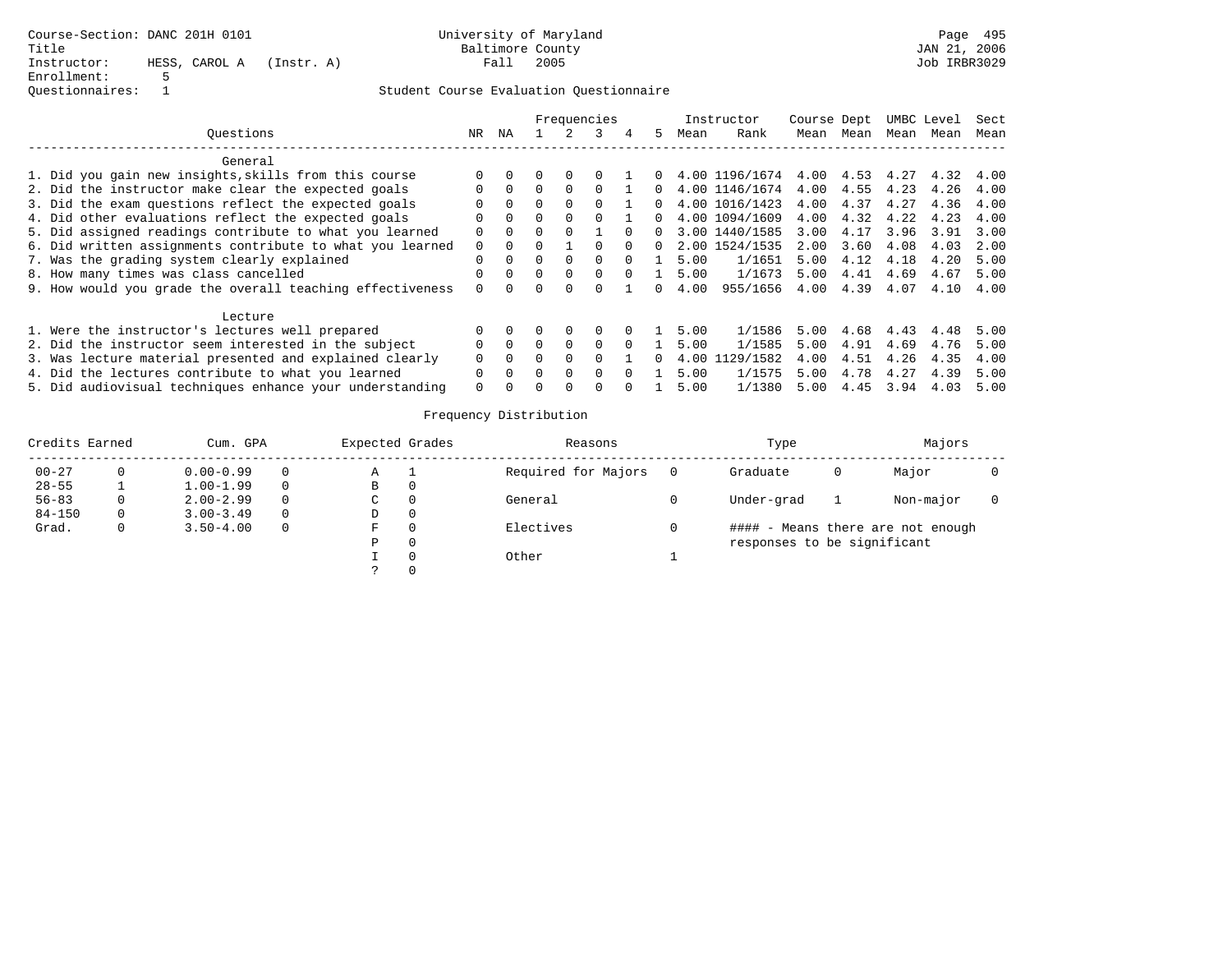|                                                           |              |          | Frequencies |              |          |              |    |      | Instructor     | Course Dept |      |      | UMBC Level | Sect |
|-----------------------------------------------------------|--------------|----------|-------------|--------------|----------|--------------|----|------|----------------|-------------|------|------|------------|------|
| Ouestions                                                 | NR.          | ΝA       |             |              |          | 4            | 5. | Mean | Rank           | Mean        | Mean | Mean | Mean       | Mean |
| General                                                   |              |          |             |              |          |              |    |      |                |             |      |      |            |      |
| 1. Did you gain new insights, skills from this course     | $\Omega$     |          | 0           | <sup>0</sup> |          |              |    |      | 4.00 1196/1674 | 4.00        | 4.53 | 4.27 | 4.32       | 4.00 |
| 2. Did the instructor make clear the expected goals       | <sup>n</sup> | $\Omega$ | 0           |              |          |              |    |      | 4.00 1146/1674 | 4.00        | 4.55 | 4.23 | 4.26       | 4.00 |
| 3. Did the exam questions reflect the expected goals      |              |          | 0           |              |          |              |    | 4.00 | 1016/1423      | 4.00        | 4.37 | 4.27 | 4.36       | 4.00 |
| 4. Did other evaluations reflect the expected goals       | $\Omega$     | $\Omega$ | $\Omega$    | $\Omega$     |          |              |    |      | 4.00 1094/1609 | 4.00        | 4.32 | 4.22 | 4.23       | 4.00 |
| 5. Did assigned readings contribute to what you learned   | $\Omega$     | $\Omega$ | 0           |              |          |              | n. |      | 3.00 1440/1585 | 3.00        | 4.17 | 3.96 | 3.91       | 3.00 |
| 6. Did written assignments contribute to what you learned | $\Omega$     |          |             |              |          |              | 0  |      | 2.00 1524/1535 | 2.00        | 3.60 | 4.08 | 4.03       | 2.00 |
| 7. Was the grading system clearly explained               | $\Omega$     | $\Omega$ | $\cap$      |              | $\Omega$ |              |    | 5.00 | 1/1651         | 5.00        | 4.12 | 4.18 | 4.20       | 5.00 |
| 8. How many times was class cancelled                     | $\Omega$     | $\cap$   | $\Omega$    | $\Omega$     | $\cap$   | <sup>n</sup> |    | 5.00 | 1/1673         | 5.00        | 4.41 | 4.69 | 4.67       | 5.00 |
| 9. How would you grade the overall teaching effectiveness | $\Omega$     |          |             |              |          |              |    | 4.00 | 955/1656       | 4.00        | 4.39 | 4.07 | 4.10       | 4.00 |
| Lecture                                                   |              |          |             |              |          |              |    |      |                |             |      |      |            |      |
| 1. Were the instructor's lectures well prepared           | <sup>n</sup> |          |             | <sup>0</sup> |          |              |    | 5.00 | 1/1586         | 5.00        | 4.68 | 4.43 | 4.48       | 5.00 |
| 2. Did the instructor seem interested in the subject      | $\Omega$     | $\Omega$ | $\cap$      | $\Omega$     | $\Omega$ |              |    | 5.00 | 1/1585         | 5.00        | 4.91 | 4.69 | 4.76       | 5.00 |
| 3. Was lecture material presented and explained clearly   | $\Omega$     | $\Omega$ |             |              |          |              | 0  | 4.00 | 1129/1582      | 4.00        | 4.51 | 4.26 | 4.35       | 4.00 |
| 4. Did the lectures contribute to what you learned        | $\Omega$     |          | $\cap$      | $\Omega$     | $\Omega$ |              |    | 5.00 | 1/1575         | 5.00        | 4.78 | 4.27 | 4.39       | 5.00 |
| 5. Did audiovisual techniques enhance your understanding  | $\Omega$     |          |             |              |          |              |    | 5.00 | 1/1380         | 5.00        | 4.45 | 3.94 | 4.03       | 5.00 |

| Credits Earned |   | Cum. GPA      |          | Expected Grades | Reasons             | Type                        |   | Majors                            |  |
|----------------|---|---------------|----------|-----------------|---------------------|-----------------------------|---|-----------------------------------|--|
| $00 - 27$      |   | $0.00 - 0.99$ | 0        | Α               | Required for Majors | Graduate                    | O | Major                             |  |
| $28 - 55$      |   | $1.00 - 1.99$ | $\Omega$ | В               |                     |                             |   |                                   |  |
| $56 - 83$      |   | $2.00 - 2.99$ | $\Omega$ | C               | General             | Under-grad                  |   | Non-major                         |  |
| $84 - 150$     | 0 | $3.00 - 3.49$ | $\Omega$ | D               |                     |                             |   |                                   |  |
| Grad.          |   | $3.50 - 4.00$ | $\Omega$ | F               | Electives           |                             |   | #### - Means there are not enough |  |
|                |   |               |          | P               |                     | responses to be significant |   |                                   |  |
|                |   |               |          |                 | Other               |                             |   |                                   |  |
|                |   |               |          |                 |                     |                             |   |                                   |  |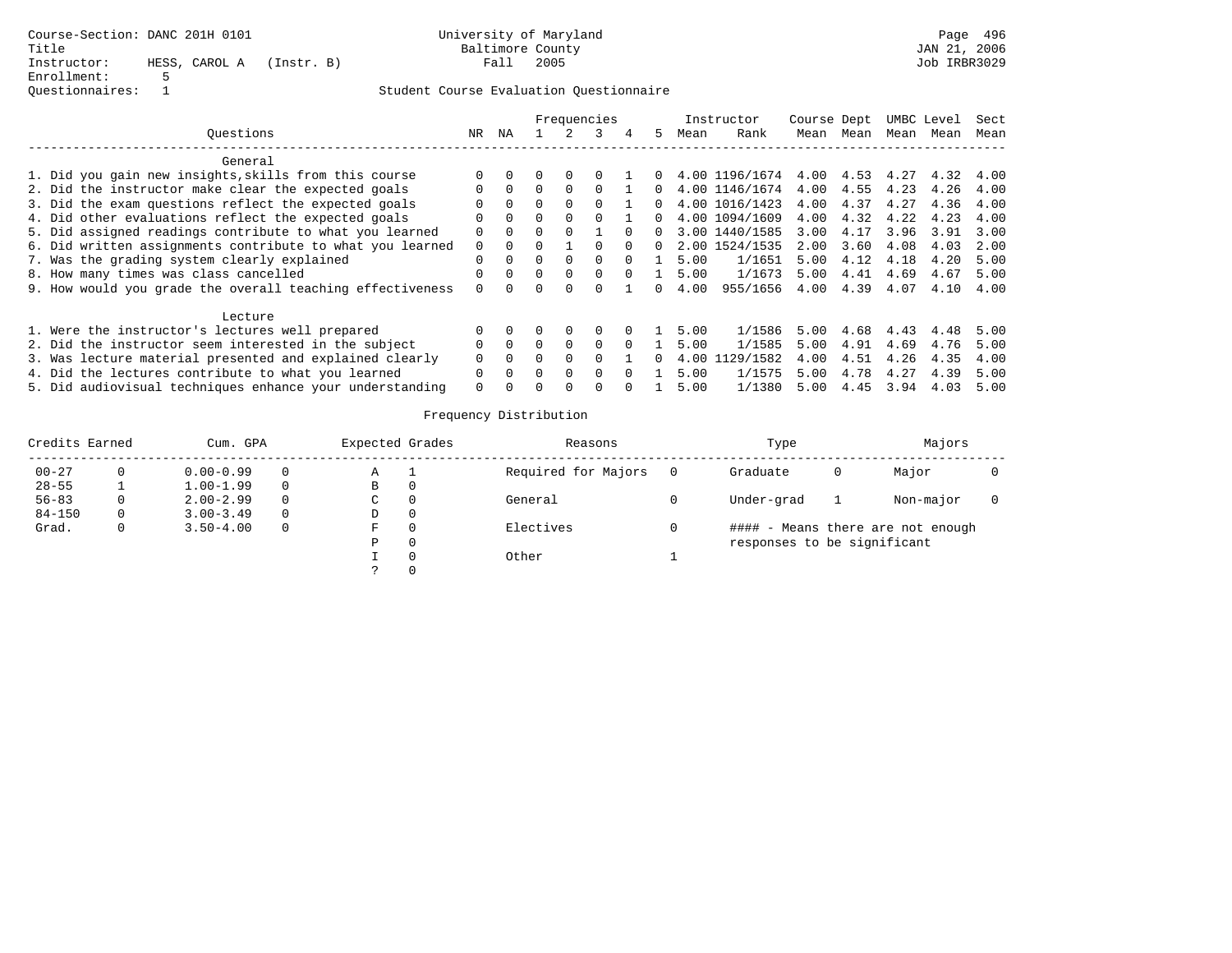|                                                           |                |                |                | Frequencies    |                |                |               |      | Instructor         | Course Dept |                         |      | UMBC Level | Sect        |
|-----------------------------------------------------------|----------------|----------------|----------------|----------------|----------------|----------------|---------------|------|--------------------|-------------|-------------------------|------|------------|-------------|
| Ouestions                                                 | NR.            | ΝA             |                | 2              | 3              |                | 5.            | Mean | Rank               |             | Mean Mean Mean Mean     |      |            | Mean        |
| General                                                   |                |                |                |                |                |                |               |      |                    |             |                         |      |            |             |
| 1. Did you gain new insights, skills from this course     | <sup>0</sup>   | $\Omega$       |                |                | 5              |                | 9             |      | 4.20 1026/1674     |             | 4.20 4.53 4.27          |      | 4.32       | 4.20        |
| 2. Did the instructor make clear the expected goals       | 0              | 0              | $\Omega$       | $\mathbf{1}$   | 3              | 6              | 10            |      | 4.25 931/1674      | 4.25        | 4.55                    | 4.23 | 4.26       | 4.25        |
| 3. Did the exam questions reflect the expected goals      |                | 16             | $\Omega$       | $\Omega$       | $\Omega$       | $\Omega$       |               |      | $5.00$ ****/1423   | $***$ * * * | 4.37                    | 4.27 | 4.36       | ****        |
| 4. Did other evaluations reflect the expected goals       |                | $\overline{2}$ | $\mathfrak{D}$ |                | 2              | 3              |               |      | 3.94 1172/1609     | 3.94        | 4.32                    | 4.22 | 4.23       | 3.94        |
| 5. Did assigned readings contribute to what you learned   | 3              | 13             | 0              | $\Omega$       | $\Omega$       |                |               |      | $4.75$ ****/1585   | $***$ * * * | 4.17                    | 3.96 | 3.91       | $***$ * * * |
| 6. Did written assignments contribute to what you learned | 3              | 3              | 4              | $\overline{a}$ | $\overline{a}$ | $\overline{a}$ |               |      | 4 3.00 1435/1535   | 3.00        | 3.60                    | 4.08 | 4.03       | 3.00        |
| 7. Was the grading system clearly explained               | $\overline{2}$ |                | O              | $\overline{a}$ | 4              | 5              |               |      | 3.88 1240/1651     | 3.88        | 4.12                    | 4.18 | 4.20       | 3.88        |
| 8. How many times was class cancelled                     | 2              | $\Omega$       | 0              | $\Omega$       | $\Omega$       | 10             | 8             |      | 4.44 1267/1673     |             | 4.44 4.41               | 4.69 | 4.67       | 4.44        |
| 9. How would you grade the overall teaching effectiveness | 4              | $\Omega$       | $\Omega$       | $\Omega$       |                | 6              | $\mathcal{R}$ |      | 3.75 1237/1656     |             | 3.75 4.39               | 4.07 |            | 4.10 3.75   |
|                                                           |                |                |                |                |                |                |               |      |                    |             |                         |      |            |             |
| Lecture                                                   |                |                |                |                |                |                |               |      |                    |             |                         |      |            |             |
| 1. Were the instructor's lectures well prepared           | 5              | $\Omega$       | 0              |                | 0              | 6              | 8             |      | 4.40 1004/1586     | 4.40        | 4.68                    | 4.43 | 4.48       | 4.40        |
| 2. Did the instructor seem interested in the subject      | 4              | $\Omega$       | $\Omega$       | $\Omega$       | $\Omega$       | $2^{\circ}$    | 14            | 4.88 | 640/1585           | 4.88        | 4.91                    | 4.69 | 4.76       | 4.88        |
| 3. Was lecture material presented and explained clearly   | 5              | $\Omega$       | $\Omega$       | $\Omega$       | $\mathbf{1}$   | 5              | 9             | 4.53 | 599/1582           | 4.53        | 4.51                    | 4.26 | 4.35       | 4.53        |
| 4. Did the lectures contribute to what you learned        | 5              | $\Omega$       | $\Omega$       |                |                |                | 12            | 4.60 | 579/1575           | 4.60        | 4.78                    | 4.27 | 4.39       | 4.60        |
| 5. Did audiovisual techniques enhance your understanding  | 5.             | 10             |                | $\Omega$       | $\cap$         |                | 3             | 4.00 | 666/1380           | 4.00        | 4.45                    | 3.94 | 4.03       | 4.00        |
| Discussion                                                |                |                |                |                |                |                |               |      |                    |             |                         |      |            |             |
| 1. Did class discussions contribute to what you learned   | 13             | 0              |                |                |                |                |               |      | 3.71 1059/1520     | 3.71        | 4.26                    | 4.01 | 4.03       | 3.71        |
| 2. Were all students actively encouraged to participate   | 13             | $\Omega$       | $\Omega$       | 1              | 2              | $\Omega$       | 4             |      | 4.00 1024/1515     | 4.00        | 4.62                    | 4.24 | 4.28       | 4.00        |
| 3. Did the instructor encourage fair and open discussion  | 13             | $\Omega$       | $\Omega$       | $\mathbf{1}$   | 2              |                | 3             |      | 3.86 1166/1511     | 3.86        | 4.54                    | 4.27 | 4.28       | 3.86        |
| 4. Were special techniques successful                     | 13             | $2^{1}$        | $\Omega$       | $\Omega$       |                |                | 3             |      | 4.40 287/994       |             | 4.40 3.61 3.94          |      | 3.98 4.40  |             |
|                                                           |                |                |                |                |                |                |               |      |                    |             |                         |      |            |             |
| Field Work                                                |                |                |                |                |                |                |               |      |                    |             |                         |      |            |             |
| 1. Did field experience contribute to what you learned    | 19             | $\Omega$       | $\Omega$       | $\Omega$       | $\Omega$       | $\Omega$       | 1.            |      | $5.00$ ****/<br>76 |             | **** ****               | 3.98 | 3.97       | ****        |
| Self Paced                                                |                |                |                |                |                |                |               |      |                    |             |                         |      |            |             |
| 1. Did self-paced system contribute to what you learned   | 19             | $\Omega$       | $\Omega$       | $\Omega$       | $\Omega$       | $\Omega$       | $\mathbf{1}$  |      | $5.00$ ****/<br>61 |             | **** **** $4.09$ $4.23$ |      |            |             |

| Credits Earned |   | Cum. GPA      |          | Expected Grades |          | Reasons             |    | Type                        |    | Majors                            |  |
|----------------|---|---------------|----------|-----------------|----------|---------------------|----|-----------------------------|----|-----------------------------------|--|
| $00 - 27$      |   | $0.00 - 0.99$ | 0        | Α               | -11      | Required for Majors |    | Graduate                    | 0  | Major                             |  |
| $28 - 55$      |   | $1.00 - 1.99$ | $\Omega$ | В               |          |                     |    |                             |    |                                   |  |
| $56 - 83$      |   | $2.00 - 2.99$ |          | C               |          | General             |    | Under-grad                  | 20 | Non-major                         |  |
| $84 - 150$     | 4 | $3.00 - 3.49$ | 4        | D               | 0        |                     |    |                             |    |                                   |  |
| Grad.          |   | $3.50 - 4.00$ | 8        | F               |          | Electives           | ∠  |                             |    | #### - Means there are not enough |  |
|                |   |               |          | P               | $\Omega$ |                     |    | responses to be significant |    |                                   |  |
|                |   |               |          |                 |          | Other               | 10 |                             |    |                                   |  |
|                |   |               |          |                 |          |                     |    |                             |    |                                   |  |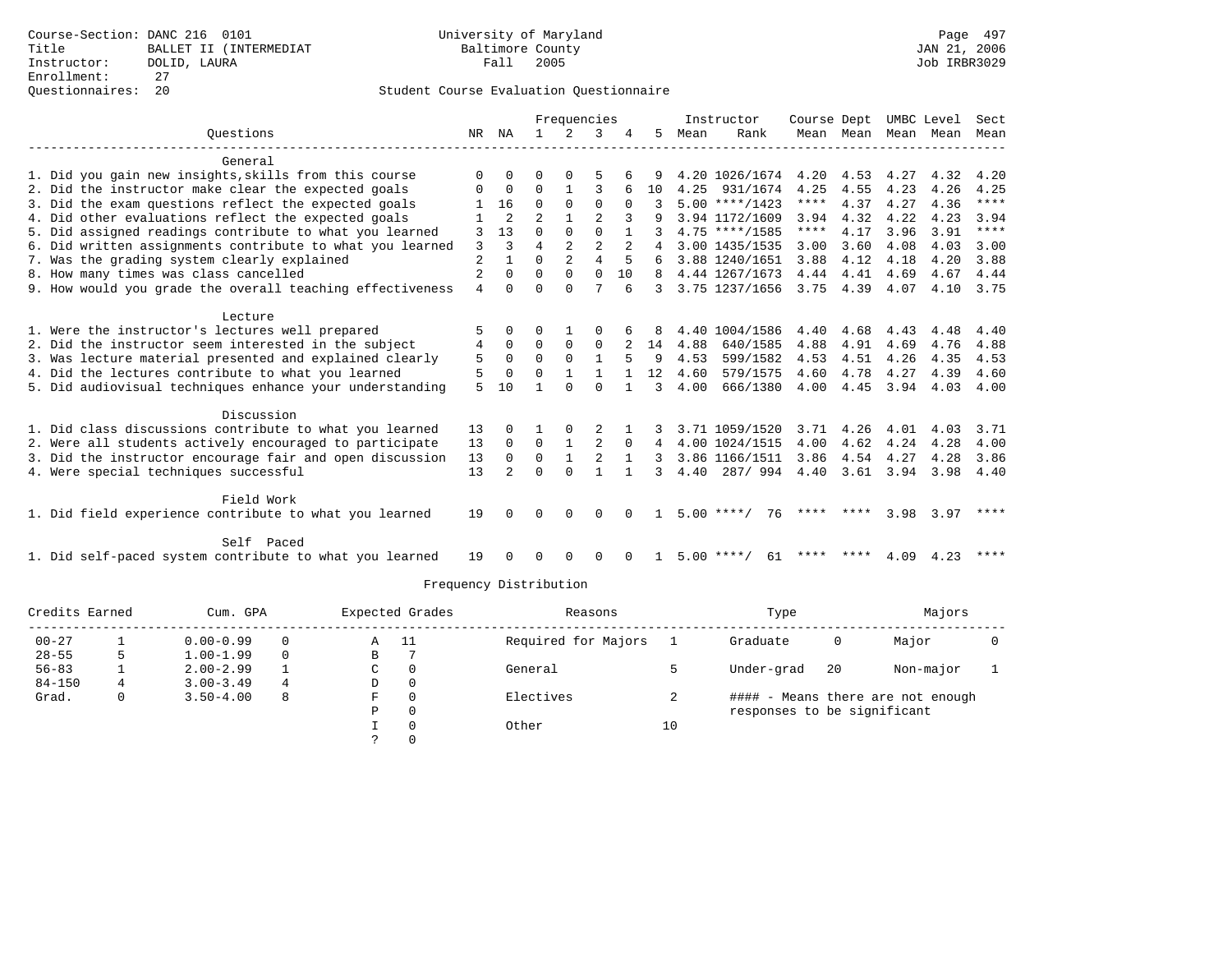|                                                           |             |               | Frequencies<br>3 |          |          |              |     |      | Instructor         | Course Dept |           |      | UMBC Level | Sect        |
|-----------------------------------------------------------|-------------|---------------|------------------|----------|----------|--------------|-----|------|--------------------|-------------|-----------|------|------------|-------------|
| Ouestions                                                 | NR.         | NA            |                  |          |          |              | .5. | Mean | Rank               |             | Mean Mean | Mean | Mean       | Mean        |
| General                                                   |             |               |                  |          |          |              |     |      |                    |             |           |      |            |             |
| 1. Did you gain new insights, skills from this course     | $\Omega$    |               |                  |          |          |              |     | 4.54 | 570/1674 4.54 4.53 |             |           | 4.27 | 4.32       | 4.54        |
| 2. Did the instructor make clear the expected goals       | $\Omega$    | $\Omega$      | $\Omega$         | $\Omega$ |          |              | 10  | 4.69 | 338/1674           | 4.69        | 4.55      | 4.23 | 4.26       | 4.69        |
| 3. Did the exam questions reflect the expected goals      | $\Omega$    | 9             | $\Omega$         |          |          |              | 2   | 4.25 | 845/1423           | 4.25        | 4.37      | 4.27 | 4.36       | 4.25        |
| 4. Did other evaluations reflect the expected goals       |             |               | $\Omega$         |          |          |              | б.  | 4.63 | 353/1609           | 4.63        | 4.32      | 4.22 | 4.23       | 4.63        |
| 5. Did assigned readings contribute to what you learned   | $\Omega$    | 10            | $\Omega$         |          |          | $\Omega$     | 2   |      | $4.33$ ****/1585   | ****        | 4.17      | 3.96 | 3.91       | $***$ * * * |
| 6. Did written assignments contribute to what you learned | $\mathbf 0$ | $\mathcal{L}$ |                  |          |          |              | б.  | 4.00 | 870/1535           | 4.00        | 3.60      | 4.08 | 4.03       | 4.00        |
| 7. Was the grading system clearly explained               | $\Omega$    |               | $\Omega$         | $\Omega$ |          |              | 8   | 4.42 | 658/1651           | 4.42        | 4.12      | 4.18 | 4.20       | 4.42        |
| 8. How many times was class cancelled                     | $\Omega$    | $\Omega$      | $\Omega$         | $\Omega$ | $\cap$   | 12           |     |      | 4.08 1537/1673     | 4.08        | 4.41      | 4.69 | 4.67       | 4.08        |
| 9. How would you grade the overall teaching effectiveness | 2           |               | $\Omega$         |          | $\Omega$ |              | 8   | 4.73 | 207/1656           | 4.73        | 4.39      | 4.07 | 4.10       | 4.73        |
| Lecture                                                   |             |               |                  |          |          |              |     |      |                    |             |           |      |            |             |
| 1. Were the instructor's lectures well prepared           |             |               |                  | 0        | 0        |              |     | 4.69 | 618/1586           | 4.69        | 4.68      | 4.43 | 4.48       | 4.69        |
| 2. Did the instructor seem interested in the subject      | 0           | $\Omega$      | $\Omega$         | $\Omega$ | $\Omega$ | $\Omega$     | 13  | 5.00 | 1/1585             | 5.00        | 4.91      | 4.69 | 4.76       | 5.00        |
| 3. Was lecture material presented and explained clearly   | $\mathbf 0$ | $\Omega$      | $\Omega$         |          | $\Omega$ |              | 11  | 4.85 | 208/1582           | 4.85        | 4.51      | 4.26 | 4.35       | 4.85        |
| 4. Did the lectures contribute to what you learned        | 0           | 0             | 0                |          | $\Omega$ |              | 12  | 4.92 | 137/1575           | 4.92        | 4.78      | 4.27 | 4.39       | 4.92        |
| 5. Did audiovisual techniques enhance your understanding  |             |               | U                |          |          |              |     | 4.75 | 143/1380           | 4.75        | 4.45      | 3.94 | 4.03       | 4.75        |
| Discussion                                                |             |               |                  |          |          |              |     |      |                    |             |           |      |            |             |
| 1. Did class discussions contribute to what you learned   | 12          | $\Omega$      | 0                | 0        | $\Omega$ |              |     |      | $5.00$ ****/1520   | ****        | 4.26      | 4.01 | 4.03       | ****        |
| 2. Were all students actively encouraged to participate   | 12          | $\Omega$      | $\Omega$         | $\Omega$ | $\Omega$ | <sup>n</sup> |     |      | $5.00$ ****/1515   | ****        | 4.62      | 4.24 | 4.28       | ****        |
| 3. Did the instructor encourage fair and open discussion  | 12          |               |                  |          |          |              |     |      | $5.00$ ****/1511   | ****        | 4.54      | 4.27 | 4.28       | ****        |

| Credits Earned |   | Cum. GPA      |          |   | Expected Grades | Reasons             |   | Type                        |    | Majors                            |  |
|----------------|---|---------------|----------|---|-----------------|---------------------|---|-----------------------------|----|-----------------------------------|--|
| $00 - 27$      |   | $0.00 - 0.99$ | $\Omega$ | Α | 10              | Required for Majors |   | Graduate                    | 0  | Major                             |  |
| $28 - 55$      |   | $1.00 - 1.99$ | $\Omega$ | B | 2               |                     |   |                             |    |                                   |  |
| $56 - 83$      | ∠ | $2.00 - 2.99$ |          | C |                 | General             |   | Under-grad                  | 13 | Non-major                         |  |
| $84 - 150$     | 2 | $3.00 - 3.49$ |          | D | 0               |                     |   |                             |    |                                   |  |
| Grad.          | 0 | $3.50 - 4.00$ |          | F |                 | Electives           |   |                             |    | #### - Means there are not enough |  |
|                |   |               |          | Ρ | $\Omega$        |                     |   | responses to be significant |    |                                   |  |
|                |   |               |          |   |                 | Other               | 6 |                             |    |                                   |  |
|                |   |               |          |   |                 |                     |   |                             |    |                                   |  |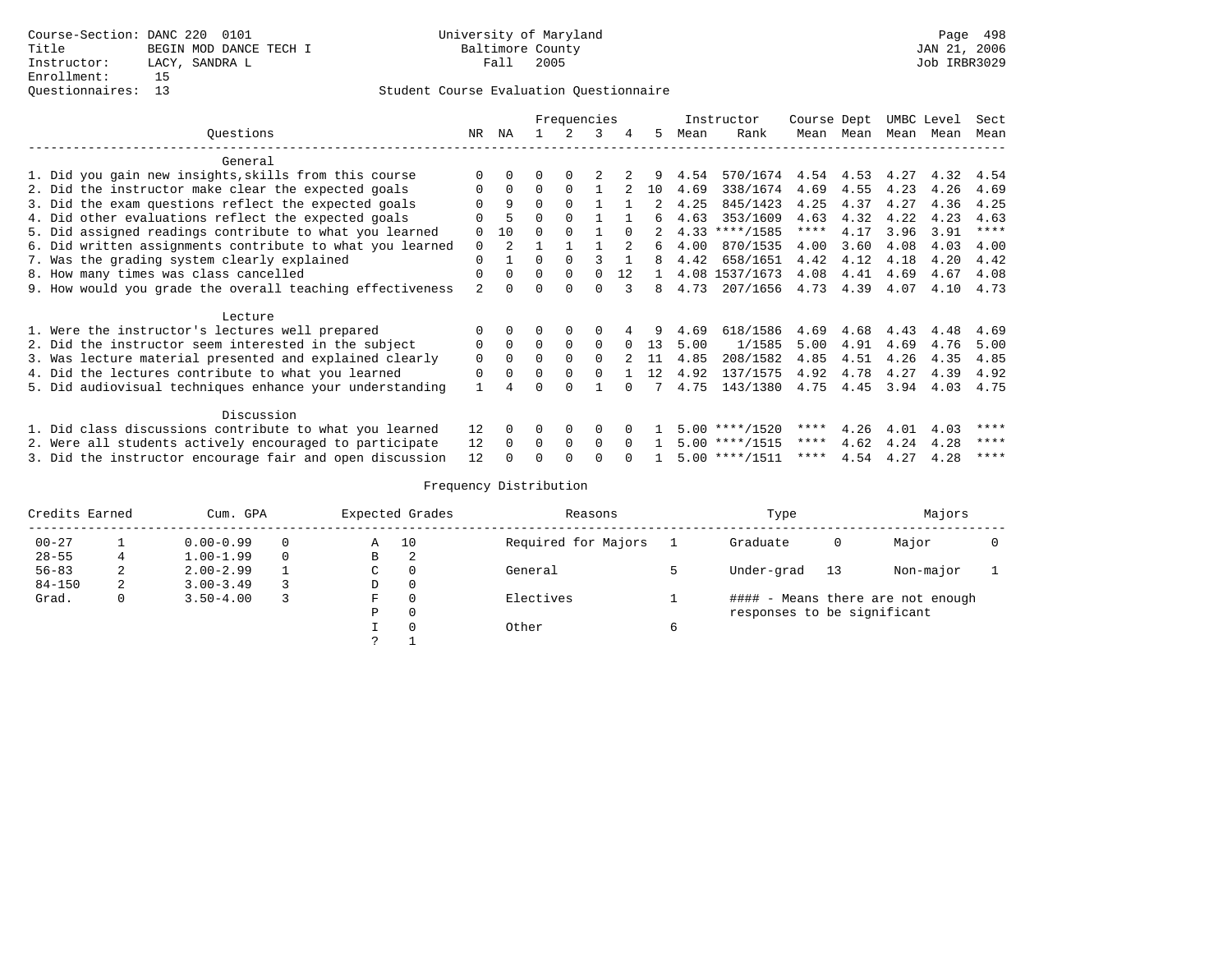|                                                           |                | Frequencies<br>ΝA<br>3<br>5.<br>4 |          |             |                |               |    |      | Instructor | Course Dept |      | UMBC Level |      | Sect |
|-----------------------------------------------------------|----------------|-----------------------------------|----------|-------------|----------------|---------------|----|------|------------|-------------|------|------------|------|------|
| Ouestions                                                 | NR.            |                                   |          |             |                |               |    | Mean | Rank       | Mean        | Mean | Mean       | Mean | Mean |
| General                                                   |                |                                   |          |             |                |               |    |      |            |             |      |            |      |      |
| 1. Did you gain new insights, skills from this course     |                | $\Omega$                          | O        | $\Omega$    | $\Omega$       |               | 11 | 5.00 | 1/1674     | 5.00        | 4.53 | 4.27       | 4.32 | 5.00 |
| 2. Did the instructor make clear the expected goals       | O              | $\Omega$                          | $\Omega$ | $\Omega$    | $\Omega$       |               | 9  | 4.82 | 207/1674   | 4.82        | 4.55 | 4.23       | 4.26 | 4.82 |
| 3. Did the exam questions reflect the expected goals      |                | 8                                 | $\Omega$ | $\Omega$    | $\Omega$       | $\Omega$      | 3  | 5.00 | 1/1423     | 5.00        | 4.37 | 4.27       | 4.36 | 5.00 |
| 4. Did other evaluations reflect the expected goals       | O              |                                   | $\Omega$ | $\Omega$    | $\Omega$       |               | 8  | 4.80 | 173/1609   | 4.80        | 4.32 | 4.22       | 4.23 | 4.80 |
| 5. Did assigned readings contribute to what you learned   | $\mathbf 0$    |                                   |          |             | $\Omega$       | $\Omega$      | 3  | 5.00 | 1/1585     | 5.00        | 4.17 | 3.96       | 3.91 | 5.00 |
| 6. Did written assignments contribute to what you learned | $\mathbf 0$    | $\Omega$                          | $\Omega$ |             | $\mathfrak{D}$ |               | б. | 4.36 | 548/1535   | 4.36        | 3.60 | 4.08       | 4.03 | 4.36 |
| 7. Was the grading system clearly explained               | $\Omega$       | $\Omega$                          | $\Omega$ | $\Omega$    |                |               | 8  | 4.64 | 361/1651   | 4.64        | 4.12 | 4.18       | 4.20 | 4.64 |
| 8. How many times was class cancelled                     | $\Omega$       | $\Omega$                          | $\Omega$ | $\Omega$    | $\Omega$       | $\mathcal{L}$ | 9  | 4.82 | 868/1673   | 4.82        | 4.41 | 4.69       | 4.67 | 4.82 |
| 9. How would you grade the overall teaching effectiveness | 3              | <sup>n</sup>                      | U        | ∩           | $\cap$         | २             | 5. | 4.63 | 292/1656   | 4.63        | 4.39 | 4.07       | 4.10 | 4.63 |
| Lecture                                                   |                |                                   |          |             |                |               |    |      |            |             |      |            |      |      |
| 1. Were the instructor's lectures well prepared           |                |                                   |          |             | $\Omega$       |               | 8  | 4.89 | 249/1586   | 4.89        | 4.68 | 4.43       | 4.48 | 4.89 |
| 2. Did the instructor seem interested in the subject      | 3              | $\Omega$                          | $\Omega$ | $\mathbf 0$ | $\mathbf 0$    | $\Omega$      | 8  | 5.00 | 1/1585     | 5.00        | 4.91 | 4.69       | 4.76 | 5.00 |
| 3. Was lecture material presented and explained clearly   | 2              | $\Omega$                          | $\Omega$ | $\Omega$    | $\Omega$       | $\Omega$      | 9  | 5.00 | 1/1582     | 5.00        | 4.51 | 4.26       | 4.35 | 5.00 |
| 4. Did the lectures contribute to what you learned        |                | $\Omega$                          | $\Omega$ | $\Omega$    | $\Omega$       |               |    | 4.78 | 327/1575   | 4.78        | 4.78 | 4.27       | 4.39 | 4.78 |
| 5. Did audiovisual techniques enhance your understanding  | $\overline{a}$ |                                   |          |             |                |               | б. | 4.63 | 227/1380   | 4.63        | 4.45 | 3.94       | 4.03 | 4.63 |
| Discussion                                                |                |                                   |          |             |                |               |    |      |            |             |      |            |      |      |
| 1. Did class discussions contribute to what you learned   |                | $\Omega$                          | 0        | $\Omega$    | $\Omega$       |               | 4  | 5.00 | 1/1520     | 5.00        | 4.26 | 4.01       | 4.03 | 5.00 |
| 2. Were all students actively encouraged to participate   |                | $\Omega$                          | $\Omega$ | $\mathbf 0$ | 0              | $\Omega$      | 4  | 5.00 | 1/1515     | 5.00        | 4.62 | 4.24       | 4.28 | 5.00 |
| 3. Did the instructor encourage fair and open discussion  | 7              | $\Omega$                          | O        | $\Omega$    | $\Omega$       | $\Omega$      |    | 5.00 | 1/1511     | 5.00        | 4.54 | 4.27       | 4.28 | 5.00 |
| 4. Were special techniques successful                     | 7              |                                   |          |             | U              |               |    | 5.00 | 1/994      | 5.00        | 3.61 | 3.94       | 3.98 | 5.00 |

| Credits Earned |   | Cum. GPA      | Expected Grades |          | Reasons             |          | Type                        |     | Majors                            |  |
|----------------|---|---------------|-----------------|----------|---------------------|----------|-----------------------------|-----|-----------------------------------|--|
| $00 - 27$      |   | $0.00 - 0.99$ | А               |          | Required for Majors | $\Omega$ | Graduate                    | 0   | Major                             |  |
| $28 - 55$      | 4 | $1.00 - 1.99$ | В               | 8        |                     |          |                             |     |                                   |  |
| $56 - 83$      |   | $2.00 - 2.99$ | $\sim$<br>◡     | 0        | General             |          | Under-grad                  | -11 | Non-major                         |  |
| $84 - 150$     | 0 | $3.00 - 3.49$ | D               | 0        |                     |          |                             |     |                                   |  |
| Grad.          | 0 | $3.50 - 4.00$ | F               | 0        | Electives           | 0        |                             |     | #### - Means there are not enough |  |
|                |   |               | Ρ               | 0        |                     |          | responses to be significant |     |                                   |  |
|                |   |               |                 | $\Omega$ | Other               | ⊥⊥       |                             |     |                                   |  |
|                |   |               |                 |          |                     |          |                             |     |                                   |  |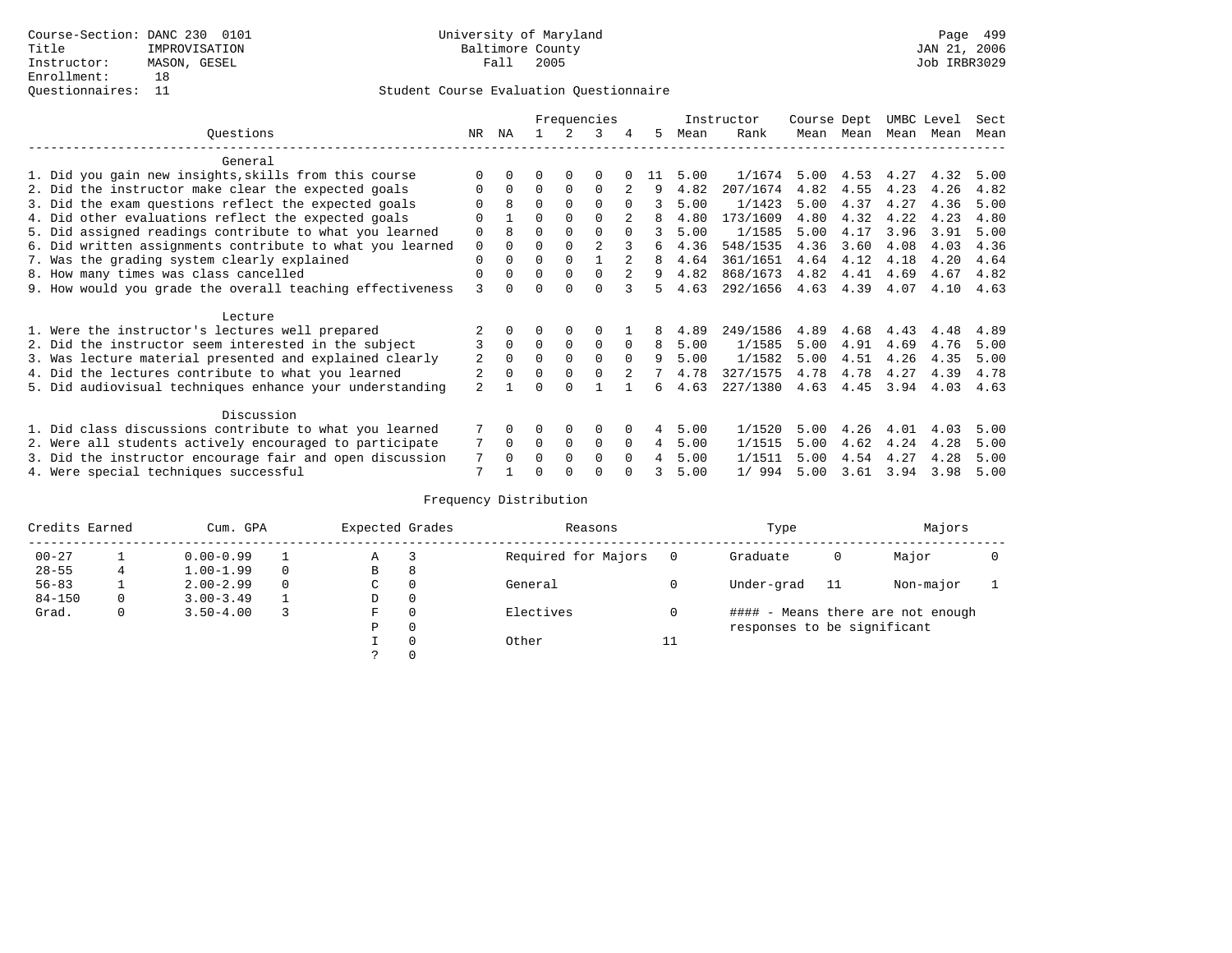|                                                           |             |              |          |             | Frequencies    |          |    |      | Instructor       | Course Dept |      | UMBC Level |      | Sect        |
|-----------------------------------------------------------|-------------|--------------|----------|-------------|----------------|----------|----|------|------------------|-------------|------|------------|------|-------------|
| Ouestions                                                 | NR          | ΝA           |          |             | 3              | 4        | 5. | Mean | Rank             | Mean        | Mean | Mean       | Mean | Mean        |
| General                                                   |             |              |          |             |                |          |    |      |                  |             |      |            |      |             |
| 1. Did you gain new insights, skills from this course     |             | $\Omega$     | O        | $\Omega$    |                |          |    | 4.38 | 804/1674         | 4.38        | 4.53 | 4.27       | 4.26 | 4.38        |
|                                                           | O           | $\Omega$     |          | $\Omega$    | $\Omega$       |          |    |      | 4.00 1146/1674   | 4.00        | 4.55 | 4.23       |      | 4.00        |
| 2. Did the instructor make clear the expected goals       |             |              |          |             |                |          |    |      |                  |             |      |            | 4.21 | $***$ * * * |
| 3. Did the exam questions reflect the expected goals      |             | 6            | $\Omega$ | $\Omega$    | $\Omega$       | $\Omega$ |    |      | $5.00$ ****/1423 | ****        | 4.37 | 4.27       | 4.27 |             |
| 4. Did other evaluations reflect the expected goals       | $\Omega$    |              | $\Omega$ | $\Omega$    |                |          |    |      | $3.00$ ****/1609 | $***$ * *   | 4.32 | 4.22       | 4.27 | $* * * * *$ |
| 5. Did assigned readings contribute to what you learned   | $\mathbf 0$ | 6            | 0        | $\Omega$    | $\Omega$       | $\Omega$ | 2  | 5.00 | 1/1585           | 5.00        | 4.17 | 3.96       | 3.95 | 5.00        |
| 6. Did written assignments contribute to what you learned | $\mathbf 0$ |              | $\Omega$ |             | $\Omega$       | $\Omega$ |    |      | $5.00$ ****/1535 | $***$ * *   | 3.60 | 4.08       | 4.15 | ****        |
| 7. Was the grading system clearly explained               | $\Omega$    |              |          |             |                |          |    |      | 2.80 1595/1651   | 2.80        | 4.12 | 4.18       | 4.16 | 2.80        |
| 8. How many times was class cancelled                     | $\Omega$    | $\Omega$     | $\Omega$ | $\Omega$    | $\Omega$       | $\Omega$ | 8  | 5.00 | 1/1673           | 5.00        | 4.41 | 4.69       | 4.68 | 5.00        |
| 9. How would you grade the overall teaching effectiveness |             | <sup>n</sup> | U        | ∩           |                |          |    | 4.00 | 955/1656         | 4.00        | 4.39 | 4.07       | 4.07 | 4.00        |
| Lecture                                                   |             |              |          |             |                |          |    |      |                  |             |      |            |      |             |
| 1. Were the instructor's lectures well prepared           |             |              |          | $\Omega$    |                |          |    | 4.43 | 974/1586         | 4.43        | 4.68 | 4.43       | 4.42 | 4.43        |
|                                                           |             | $\Omega$     | $\Omega$ |             |                |          |    |      | 1/1585           | 5.00        | 4.91 | 4.69       |      |             |
| 2. Did the instructor seem interested in the subject      |             |              |          | $\mathbf 0$ | $\mathbf 0$    | $\Omega$ |    | 5.00 |                  |             |      |            | 4.66 | 5.00        |
| 3. Was lecture material presented and explained clearly   | 1           | $\Omega$     |          | $\Omega$    | $\mathfrak{D}$ |          |    | 3.57 | 1381/1582        | 3.57        | 4.51 | 4.26       | 4.26 | 3.57        |
| 4. Did the lectures contribute to what you learned        |             | $\Omega$     | $\Omega$ | $\Omega$    |                | $\cap$   | б. | 4.71 | 423/1575         | 4.71        | 4.78 | 4.27       | 4.25 | 4.71        |
| 5. Did audiovisual techniques enhance your understanding  |             |              |          | ∩           | $\cap$         |          |    | 4.33 | 426/1380         | 4.33        | 4.45 | 3.94       | 4.01 | 4.33        |
| Discussion                                                |             |              |          |             |                |          |    |      |                  |             |      |            |      |             |
| 1. Did class discussions contribute to what you learned   |             | $\Omega$     | O        | $\Omega$    | $\Omega$       |          |    |      | $5.00$ ****/1520 | ****        | 4.26 | 4.01       | 4.09 | ****        |
| 2. Were all students actively encouraged to participate   |             | $\Omega$     | $\Omega$ | $\Omega$    | $\Omega$       | $\Omega$ |    |      | $5.00$ ****/1515 | $***$ * *   | 4.62 | 4.24       | 4.32 | ****        |
| 3. Did the instructor encourage fair and open discussion  | 7           | $\Omega$     | 0        | $\Omega$    | $\Omega$       | $\Omega$ |    |      | $5.00$ ****/1511 | ****        | 4.54 | 4.27       | 4.34 | ****        |
| 4. Were special techniques successful                     | 7           |              |          |             |                |          |    |      | $5.00$ ****/ 994 | ****        | 3.61 | 3.94       | 3.96 | ****        |

| Credits Earned |   | Cum. GPA      | Expected Grades |          | Reasons             | Type                        |   | Majors                            |  |
|----------------|---|---------------|-----------------|----------|---------------------|-----------------------------|---|-----------------------------------|--|
| $00 - 27$      | 0 | $0.00 - 0.99$ | Α               | -6       | Required for Majors | Graduate                    | 0 | Major                             |  |
| $28 - 55$      | 2 | $1.00 - 1.99$ | B               | <b>.</b> |                     |                             |   |                                   |  |
| $56 - 83$      | 0 | $2.00 - 2.99$ | C               | 0        | General             | Under-grad                  | 8 | Non-major                         |  |
| $84 - 150$     | 2 | $3.00 - 3.49$ | D               | 0        |                     |                             |   |                                   |  |
| Grad.          | 0 | $3.50 - 4.00$ | F               | 0        | Electives           |                             |   | #### - Means there are not enough |  |
|                |   |               | Ρ               | 0        |                     | responses to be significant |   |                                   |  |
|                |   |               |                 | $\Omega$ | Other               |                             |   |                                   |  |
|                |   |               | っ               |          |                     |                             |   |                                   |  |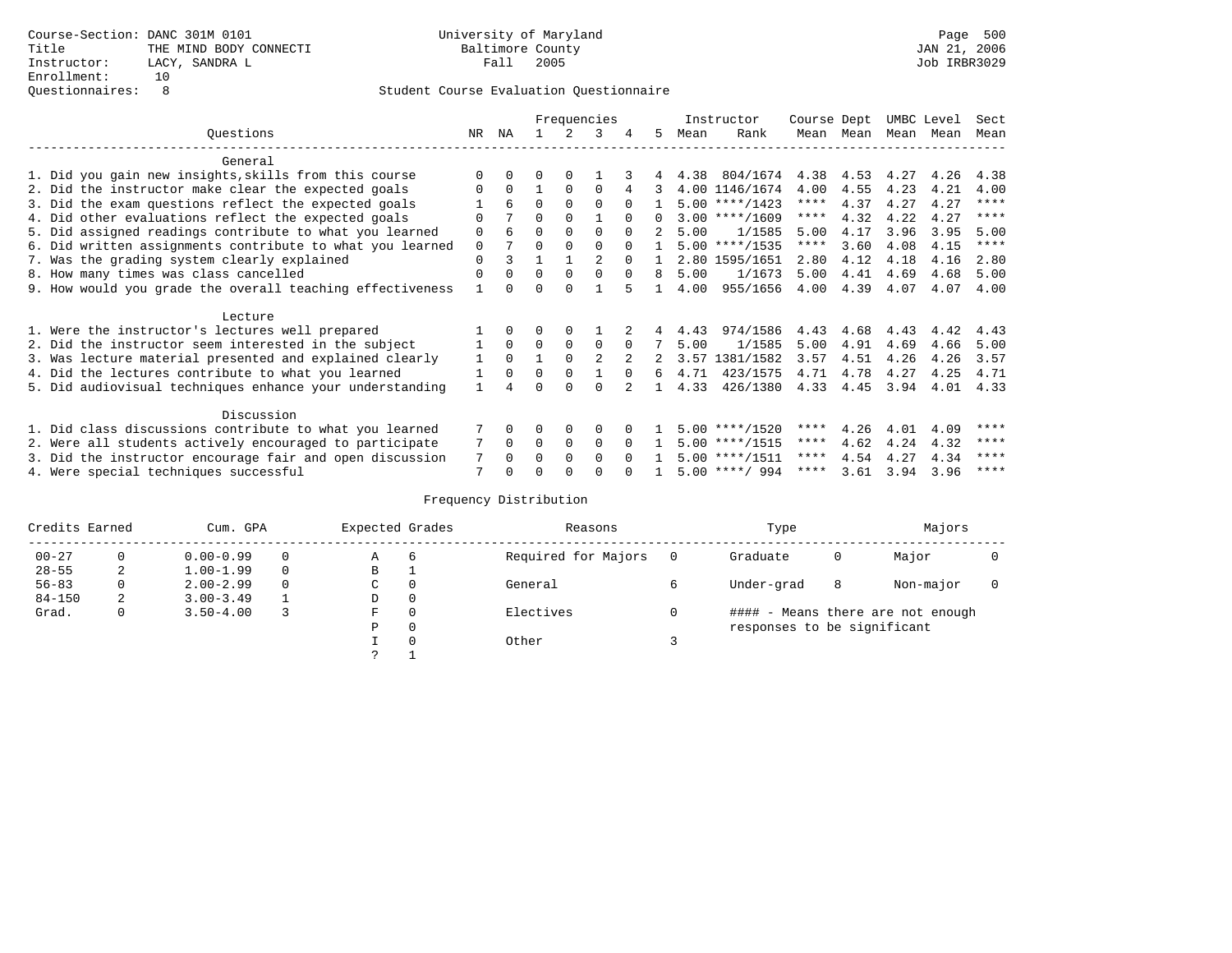|                                                           |          |          | Frequencies  |          |              |          |          |      | Instructor     | Course Dept |      | UMBC Level |      | Sect |
|-----------------------------------------------------------|----------|----------|--------------|----------|--------------|----------|----------|------|----------------|-------------|------|------------|------|------|
| Ouestions                                                 | NR       | ΝA       |              |          | 3            | 4        | 5.       | Mean | Rank           | Mean        | Mean | Mean       | Mean | Mean |
| General                                                   |          |          |              |          |              |          |          |      |                |             |      |            |      |      |
| 1. Did you gain new insights, skills from this course     |          | $\Omega$ |              | $\Omega$ | 0            |          | 2        | 5.00 | 1/1674         | 5.00        | 4.53 | 4.27       | 4.26 | 5.00 |
| 2. Did the instructor make clear the expected goals       | $\Omega$ | $\Omega$ | $\Omega$     | $\Omega$ | $\Omega$     | $\Omega$ | 2        | 5.00 | 1/1674         | 5.00        | 4.55 | 4.23       | 4.21 | 5.00 |
| 7. Was the grading system clearly explained               | 0        |          |              | $\Omega$ |              |          |          |      | 4.00 1097/1651 | 4.00        | 4.12 | 4.18       | 4.16 | 4.00 |
| 8. How many times was class cancelled                     | $\Omega$ | $\Omega$ | $\cap$       | $\Omega$ | $\Omega$     | 2        | $\Omega$ |      | 4.00 1566/1673 | 4.00        | 4.41 | 4.69       | 4.68 | 4.00 |
| 9. How would you grade the overall teaching effectiveness |          |          |              | $\Omega$ |              |          |          | 5.00 | 1/1656         | 5.00        | 4.39 | 4.07       | 4.07 | 5.00 |
| Lecture                                                   |          |          |              |          |              |          |          |      |                |             |      |            |      |      |
| 1. Were the instructor's lectures well prepared           |          |          |              | $\Omega$ | $\Omega$     | $\Omega$ |          | 5.00 | 1/1586         | 5.00        | 4.68 | 4.43       | 4.42 | 5.00 |
| 2. Did the instructor seem interested in the subject      |          | $\Omega$ | $\Omega$     | $\Omega$ | $\Omega$     | $\Omega$ |          | 5.00 | 1/1585         | 5.00        | 4.91 | 4.69       | 4.66 | 5.00 |
| 3. Was lecture material presented and explained clearly   |          | $\Omega$ | 0            | 0        | $\Omega$     | $\Omega$ |          | 5.00 | 1/1582         | 5.00        | 4.51 | 4.26       | 4.26 | 5.00 |
| 4. Did the lectures contribute to what you learned        |          | $\Omega$ | <sup>n</sup> | $\Omega$ | 0            | $\Omega$ |          | 5.00 | 1/1575         | 5.00        | 4.78 | 4.27       | 4.25 | 5.00 |
| Discussion                                                |          |          |              |          |              |          |          |      |                |             |      |            |      |      |
| 1. Did class discussions contribute to what you learned   |          | 0        |              | 0        | 0            |          |          | 5.00 | 1/1520         | 5.00        | 4.26 | 4.01       | 4.09 | 5.00 |
| 2. Were all students actively encouraged to participate   |          | $\Omega$ | $\Omega$     | $\Omega$ | $\Omega$     | $\Omega$ |          | 5.00 | 1/1515         | 5.00        | 4.62 | 4.24       | 4.32 | 5.00 |
| 3. Did the instructor encourage fair and open discussion  |          | $\Omega$ |              | $\Omega$ | $\Omega$     | $\Omega$ |          | 5.00 | 1/1511         | 5.00        | 4.54 | 4.27       | 4.34 | 5.00 |
| 4. Were special techniques successful                     |          | $\Omega$ |              | $\Omega$ | <sup>0</sup> | $\Omega$ |          | 5.00 | 1/994          | 5.00        | 3.61 | 3.94       | 3.96 | 5.00 |

| Credits Earned |   | Cum. GPA      |   | Expected Grades |          | Reasons             | Type                        |    | Majors                            |  |
|----------------|---|---------------|---|-----------------|----------|---------------------|-----------------------------|----|-----------------------------------|--|
| $00 - 27$      |   | $0.00 - 0.99$ |   | Α               |          | Required for Majors | Graduate                    | U  | Major                             |  |
| $28 - 55$      | 0 | $1.00 - 1.99$ |   | B               | 0        |                     |                             |    |                                   |  |
| $56 - 83$      | 0 | $2.00 - 2.99$ |   | C               | 0        | General             | Under-grad                  | -2 | Non-major                         |  |
| $84 - 150$     |   | $3.00 - 3.49$ |   | D               | 0        |                     |                             |    |                                   |  |
| Grad.          | 0 | $3.50 - 4.00$ | 0 | F               | $\Omega$ | Electives           |                             |    | #### - Means there are not enough |  |
|                |   |               |   | Ρ               | 0        |                     | responses to be significant |    |                                   |  |
|                |   |               |   |                 | $\Omega$ | Other               |                             |    |                                   |  |
|                |   |               |   |                 |          |                     |                             |    |                                   |  |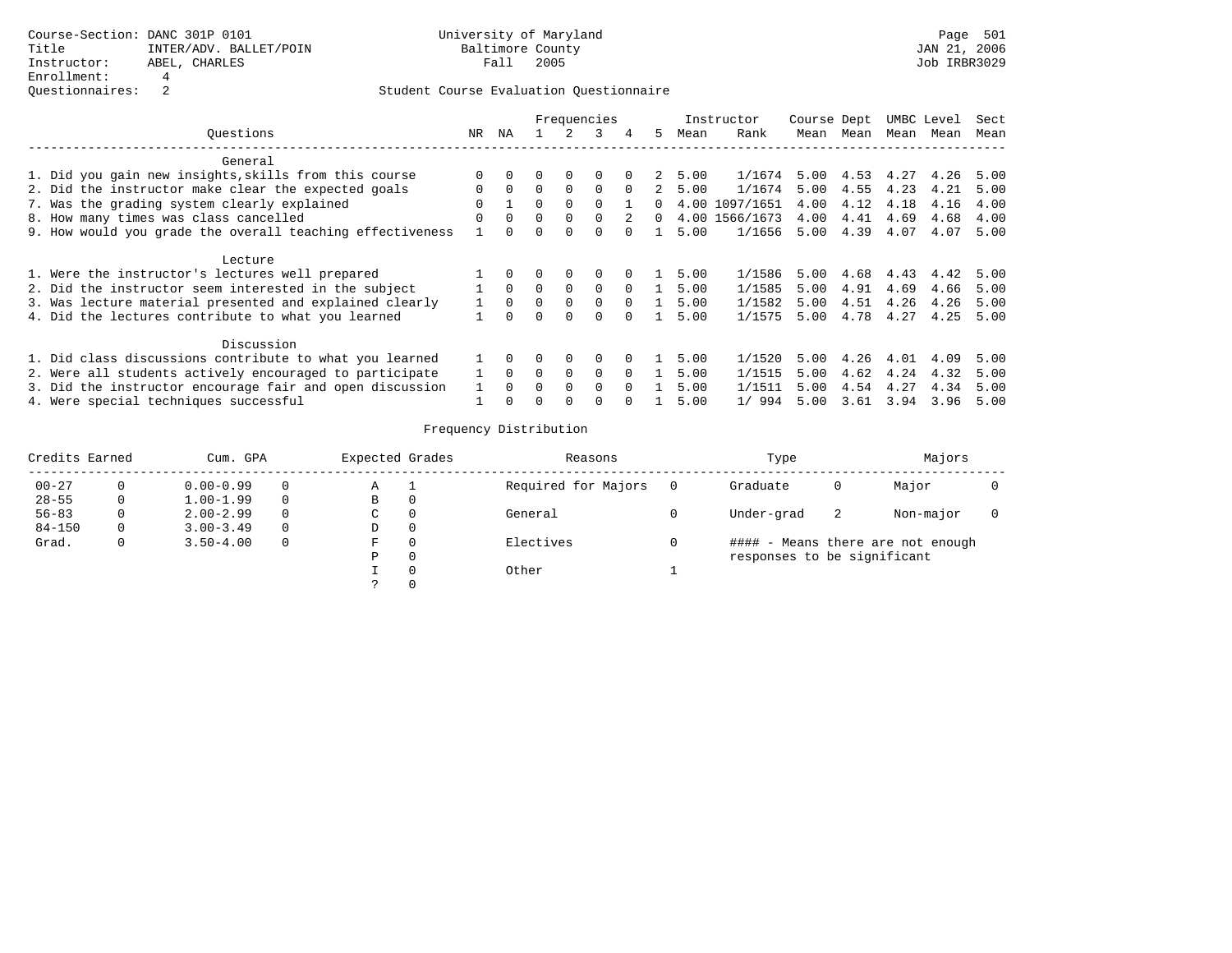## Questionnaires: 14 Student Course Evaluation Questionnaire

|                                                           |              |              |              | Frequencies  |          |                |          |      | Instructor       | Course Dept |           | UMBC Level |      | Sect        |
|-----------------------------------------------------------|--------------|--------------|--------------|--------------|----------|----------------|----------|------|------------------|-------------|-----------|------------|------|-------------|
| Ouestions                                                 | NR           | ΝA           |              |              | ર        |                | 5        | Mean | Rank             |             | Mean Mean | Mean       | Mean | Mean        |
| General                                                   |              |              |              |              |          |                |          |      |                  |             |           |            |      |             |
| 1. Did you gain new insights, skills from this course     | <sup>0</sup> |              |              |              |          |                |          |      | 3.86 1353/1674   | 3.86        | 4.53      | 4.27       | 4.26 | 3.86        |
| 2. Did the instructor make clear the expected goals       | 0            | $\Omega$     |              | $\Omega$     |          |                | 4        |      | 3.57 1465/1674   | 3.57        | 4.55      | 4.23       | 4.21 | 3.57        |
| 3. Did the exam questions reflect the expected goals      | 0            | 4            | $\mathbf{1}$ |              |          |                | 4        |      | 3.80 1155/1423   | 3.80        | 4.37      | 4.27       | 4.27 | 3.80        |
| 4. Did other evaluations reflect the expected goals       |              | 6            | 0            | $\Omega$     | ζ        | $\overline{a}$ |          |      | 4.00 1094/1609   | 4.00        | 4.32      | 4.22       | 4.27 | 4.00        |
| 5. Did assigned readings contribute to what you learned   | 0            |              |              |              | 5        |                |          |      | 3.54 1205/1585   | 3.54        | 4.17      | 3.96       | 3.95 | 3.54        |
| 6. Did written assignments contribute to what you learned | 0            | 11           | 0            | $\Omega$     | $\Omega$ |                |          |      | $4.33$ ****/1535 | ****        | 3.60      | 4.08       | 4.15 | $***$ * * * |
| 7. Was the grading system clearly explained               | 0            | 2            | 0            | 4            | 4        | 2              |          |      | 3.17 1544/1651   | 3.17        | 4.12      | 4.18       | 4.16 | 3.17        |
| 8. How many times was class cancelled                     | 0            | $\Omega$     | $\Omega$     | $\Omega$     | $\Omega$ | 14             |          |      | 4.00 1566/1673   | 4.00        | 4.41      | 4.69       | 4.68 | 4.00        |
| 9. How would you grade the overall teaching effectiveness |              | <sup>0</sup> |              | <sup>n</sup> | 5        |                |          |      | 3.46 1394/1656   | 3.46        | 4.39      | 4.07       | 4.07 | 3.46        |
|                                                           |              |              |              |              |          |                |          |      |                  |             |           |            |      |             |
| Lecture                                                   |              |              |              |              |          |                |          |      |                  |             |           |            |      |             |
| 1. Were the instructor's lectures well prepared           |              | $\Omega$     |              |              |          |                |          |      | 3.92 1363/1586   | 3.92        | 4.68      | 4.43       | 4.42 | 3.92        |
| 2. Did the instructor seem interested in the subject      | 2            | $\mathbf 0$  |              | $\Omega$     | 0        |                | 10       |      | 4.58 1158/1585   | 4.58        | 4.91      | 4.69       | 4.66 | 4.58        |
| 3. Was lecture material presented and explained clearly   | 3            | $\Omega$     |              |              |          | 4              |          |      | 3.64 1359/1582   | 3.64        | 4.51      | 4.26       | 4.26 | 3.64        |
| 4. Did the lectures contribute to what you learned        | 3            | $\Omega$     |              | $\Omega$     |          |                | 4        |      | 3.82 1259/1575   | 3.82        | 4.78      | 4.27       | 4.25 | 3.82        |
| 5. Did audiovisual techniques enhance your understanding  | 3            |              |              |              |          |                |          |      | 3.40 1094/1380   | 3.40        | 4.45      | 3.94       | 4.01 | 3.40        |
| Discussion                                                |              |              |              |              |          |                |          |      |                  |             |           |            |      |             |
| 1. Did class discussions contribute to what you learned   | 10           |              |              | $\Omega$     |          |                | $\Omega$ |      | 3.00 1353/1520   | 3.00        | 4.26      | 4.01       | 4.09 | 3.00        |
| 2. Were all students actively encouraged to participate   | 10           | $\Omega$     | $\Omega$     | $\Omega$     |          |                | 2        | 4.25 | 898/1515         | 4.25        | 4.62      | 4.24       | 4.32 | 4.25        |
| 3. Did the instructor encourage fair and open discussion  | 11           |              | U            | $\Omega$     |          |                |          |      | $4.00$ ****/1511 | ****        | 4.54      | 4.27       | 4.34 | $***$ * * * |
|                                                           |              |              |              |              |          |                |          |      |                  |             |           |            |      |             |
| Self Paced                                                |              |              |              |              |          |                |          |      |                  |             |           |            |      |             |
| 1. Did self-paced system contribute to what you learned   | 13           |              |              |              |          |                |          | 4.00 | **** ,<br>61     |             |           | 4.09       | 3.20 | * * * *     |

| Credits Earned |   | Cum. GPA      |          | Expected Grades |          | Reasons             |     | Type                        |    | Majors                            |  |
|----------------|---|---------------|----------|-----------------|----------|---------------------|-----|-----------------------------|----|-----------------------------------|--|
| $00 - 27$      | 2 | $0.00 - 0.99$ | $\Omega$ | A               | 6        | Required for Majors | - 0 | Graduate                    | 0  | Major                             |  |
| $28 - 55$      |   | $1.00 - 1.99$ | $\Omega$ | В               | 4        |                     |     |                             |    |                                   |  |
| $56 - 83$      |   | $2.00 - 2.99$ |          | C               | 2        | General             |     | Under-grad                  | 14 | Non-major                         |  |
| $84 - 150$     | 2 | $3.00 - 3.49$ |          | D               |          |                     |     |                             |    |                                   |  |
| Grad.          | 0 | $3.50 - 4.00$ |          | F               | $\Omega$ | Electives           | 0   |                             |    | #### - Means there are not enough |  |
|                |   |               |          | Ρ               | $\Omega$ |                     |     | responses to be significant |    |                                   |  |
|                |   |               |          |                 | $\Omega$ | Other               | 12  |                             |    |                                   |  |
|                |   |               |          |                 |          |                     |     |                             |    |                                   |  |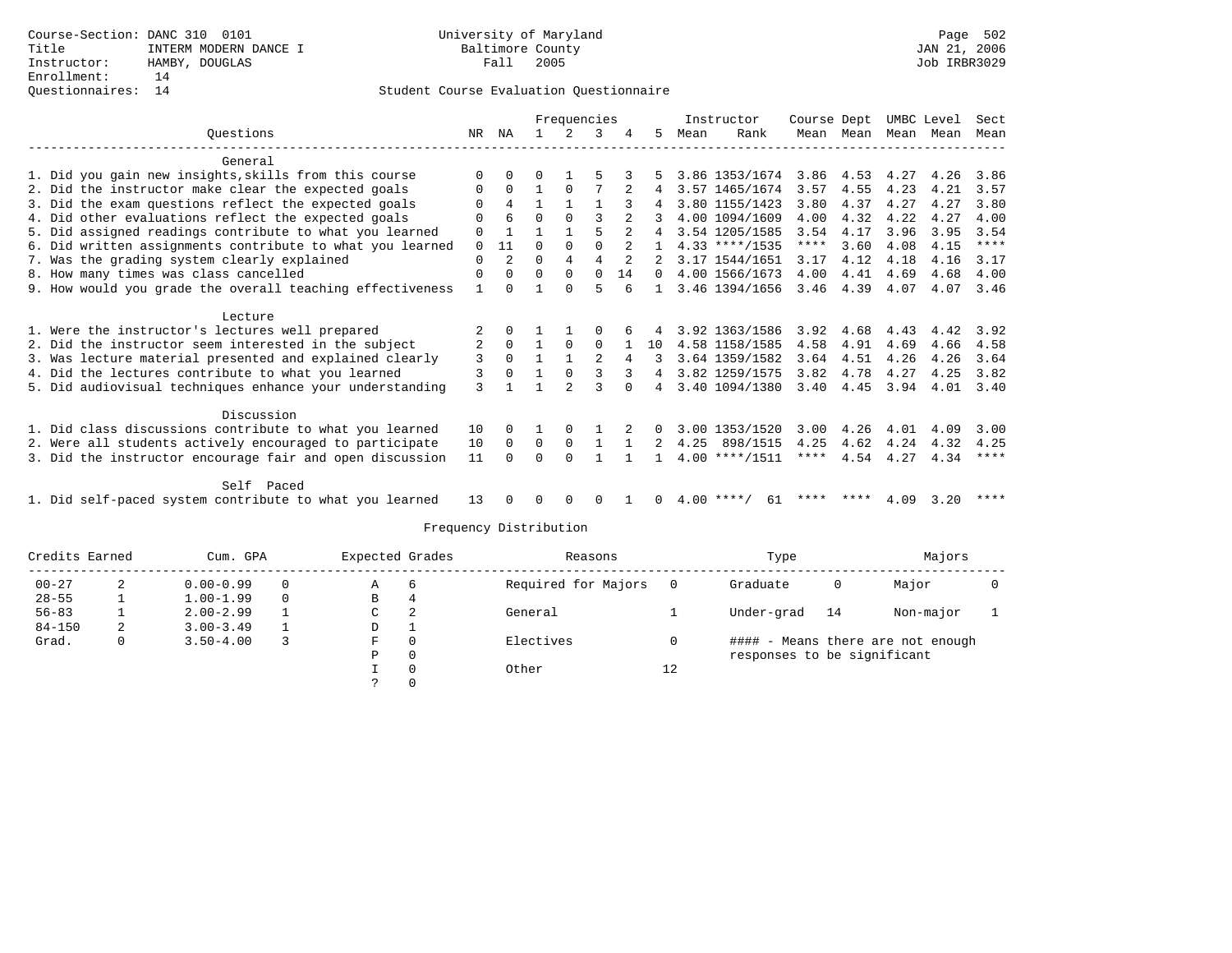|                                                           |              | Frequencies    |                |              |                |               | Instructor    | Course Dept |                  | UMBC Level  |      | Sect |      |             |
|-----------------------------------------------------------|--------------|----------------|----------------|--------------|----------------|---------------|---------------|-------------|------------------|-------------|------|------|------|-------------|
| Ouestions                                                 | NR.          | ΝA             |                | 2            |                |               | 5.            | Mean        | Rank             | Mean        | Mean | Mean | Mean | Mean        |
| General                                                   |              |                |                |              |                |               |               |             |                  |             |      |      |      |             |
| 1. Did you gain new insights, skills from this course     |              | $\Omega$       | O              | $\Omega$     | $\Omega$       |               |               | 4.67        | 406/1674         | 4.67        | 4.53 | 4.27 | 4.26 | 4.67        |
| 2. Did the instructor make clear the expected goals       |              | $\Omega$       | $\Omega$       | $\Omega$     | $\Omega$       |               | 11            | 4.61        | 446/1674         | 4.61        | 4.55 | 4.23 | 4.21 | 4.61        |
| 3. Did the exam questions reflect the expected goals      |              | 15             | $\Omega$       | $\Omega$     | $\Omega$       |               |               |             | $4.67$ ****/1423 | ****        | 4.37 | 4.27 | 4.27 | $***$ * * * |
| 4. Did other evaluations reflect the expected goals       |              | 8              | $\overline{2}$ | $\Omega$     | $\mathfrak{D}$ |               |               |             | 3.60 1411/1609   | 3.60        | 4.32 | 4.22 | 4.27 | 3.60        |
| 5. Did assigned readings contribute to what you learned   | $\Omega$     | 17             | $\Omega$       | $\Omega$     | $\Omega$       | $\Omega$      |               |             | $5.00$ ****/1585 | $***$ * * * | 4.17 | 3.96 | 3.95 | $***$ * * * |
| 6. Did written assignments contribute to what you learned | $\mathbf 0$  | 5              | $\overline{a}$ | $\Omega$     | $\epsilon$     | 4             |               |             | 3.29 1374/1535   | 3.29        | 3.60 | 4.08 | 4.15 | 3.29        |
| 7. Was the grading system clearly explained               | $\mathbf 0$  | $\overline{a}$ | $\Omega$       | $\Omega$     | 5              | 5             |               |             | 4.12 1020/1651   | 4.12        | 4.12 | 4.18 | 4.16 | 4.12        |
| 8. How many times was class cancelled                     | $\mathbf 0$  | $\Omega$       | $\Omega$       | $\Omega$     |                | 16            |               |             | 4.05 1545/1673   | 4.05        | 4.41 | 4.69 | 4.68 | 4.05        |
| 9. How would you grade the overall teaching effectiveness | $\mathbf{1}$ | $\Omega$       |                | $\cap$       | $\cap$         |               | 11            |             | 4.44 465/1656    | 4.44        | 4.39 | 4.07 | 4.07 | 4.44        |
|                                                           |              |                |                |              |                |               |               |             |                  |             |      |      |      |             |
| Lecture                                                   |              |                |                |              |                |               |               |             |                  |             |      |      |      |             |
| 1. Were the instructor's lectures well prepared           | 4            | $\Omega$       | $\Omega$       | $\Omega$     | $\Omega$       |               | -11           | 4.73        | 538/1586         | 4.73        | 4.68 | 4.43 | 4.42 | 4.73        |
| 2. Did the instructor seem interested in the subject      | 4            | $\Omega$       | $\Omega$       | $\Omega$     | $\Omega$       |               | 15            | 5.00        | 1/1585           | 5.00        | 4.91 | 4.69 | 4.66 | 5.00        |
| 3. Was lecture material presented and explained clearly   | 6            | $\Omega$       | $\Omega$       | $\Omega$     | $\Omega$       |               | 8             | 4.62        | 510/1582         | 4.62        | 4.51 | 4.26 | 4.26 | 4.62        |
| 4. Did the lectures contribute to what you learned        | 4            | $\Omega$       | $\Omega$       | $\Omega$     | $\Omega$       |               | 12            | 4.80        | 279/1575         | 4.80        | 4.78 | 4.27 | 4.25 | 4.80        |
| 5. Did audiovisual techniques enhance your understanding  | 4            | q              | ∩              | $\cap$       | $\mathcal{D}$  | $\mathcal{L}$ | $\mathcal{L}$ | 4.00        | 666/1380         | 4.00        | 4.45 | 3.94 | 4.01 | 4.00        |
| Discussion                                                |              |                |                |              |                |               |               |             |                  |             |      |      |      |             |
| 1. Did class discussions contribute to what you learned   | 18           | $\Omega$       | $\Omega$       | $\Omega$     | $\Omega$       |               |               |             | $4.00$ ****/1520 | ****        | 4.26 | 4.01 | 4.09 | ****        |
| 2. Were all students actively encouraged to participate   | 18           | $\Omega$       | $\Omega$       | $\Omega$     | $\Omega$       | $\Omega$      | $\mathbf{1}$  |             | $5.00$ ****/1515 | ****        | 4.62 | 4.24 | 4.32 | ****        |
| 3. Did the instructor encourage fair and open discussion  | 18           | $\cap$         | $\Omega$       | $\cap$       | $\cap$         |               |               |             | $4.00$ ****/1511 | $***$ * *   | 4.54 | 4.27 | 4.34 | ****        |
|                                                           |              |                |                |              |                |               |               |             |                  |             |      |      |      |             |
| Self Paced                                                |              |                |                |              |                |               |               |             |                  |             |      |      |      |             |
| 3. Were your contacts with the instructor helpful         | 18           |                | 0              | <sup>0</sup> | <sup>0</sup>   |               | 0             | 4.00        | ****<br>50       |             |      | 4.44 | 3.82 | ****        |

| Credits Earned |   | Cum. GPA      |          | Expected Grades |          | Reasons             |    | Type                        |    | Majors                            |  |
|----------------|---|---------------|----------|-----------------|----------|---------------------|----|-----------------------------|----|-----------------------------------|--|
| $00 - 27$      |   | $0.00 - 0.99$ | $\Omega$ | A               | 9        | Required for Majors |    | Graduate                    | 0  | Major                             |  |
| $28 - 55$      | 4 | $1.00 - 1.99$ | $\Omega$ | В               | b        |                     |    |                             |    |                                   |  |
| $56 - 83$      |   | $2.00 - 2.99$ | $\Omega$ | C               | $\Omega$ | General             |    | Under-grad                  | 19 | Non-major                         |  |
| $84 - 150$     | 2 | $3.00 - 3.49$ | 4        | D               | 0        |                     |    |                             |    |                                   |  |
| Grad.          | 0 | $3.50 - 4.00$ |          | F               | $\Omega$ | Electives           |    |                             |    | #### - Means there are not enough |  |
|                |   |               |          | Ρ               |          |                     |    | responses to be significant |    |                                   |  |
|                |   |               |          |                 | $\Omega$ | Other               | 14 |                             |    |                                   |  |
|                |   |               |          |                 |          |                     |    |                             |    |                                   |  |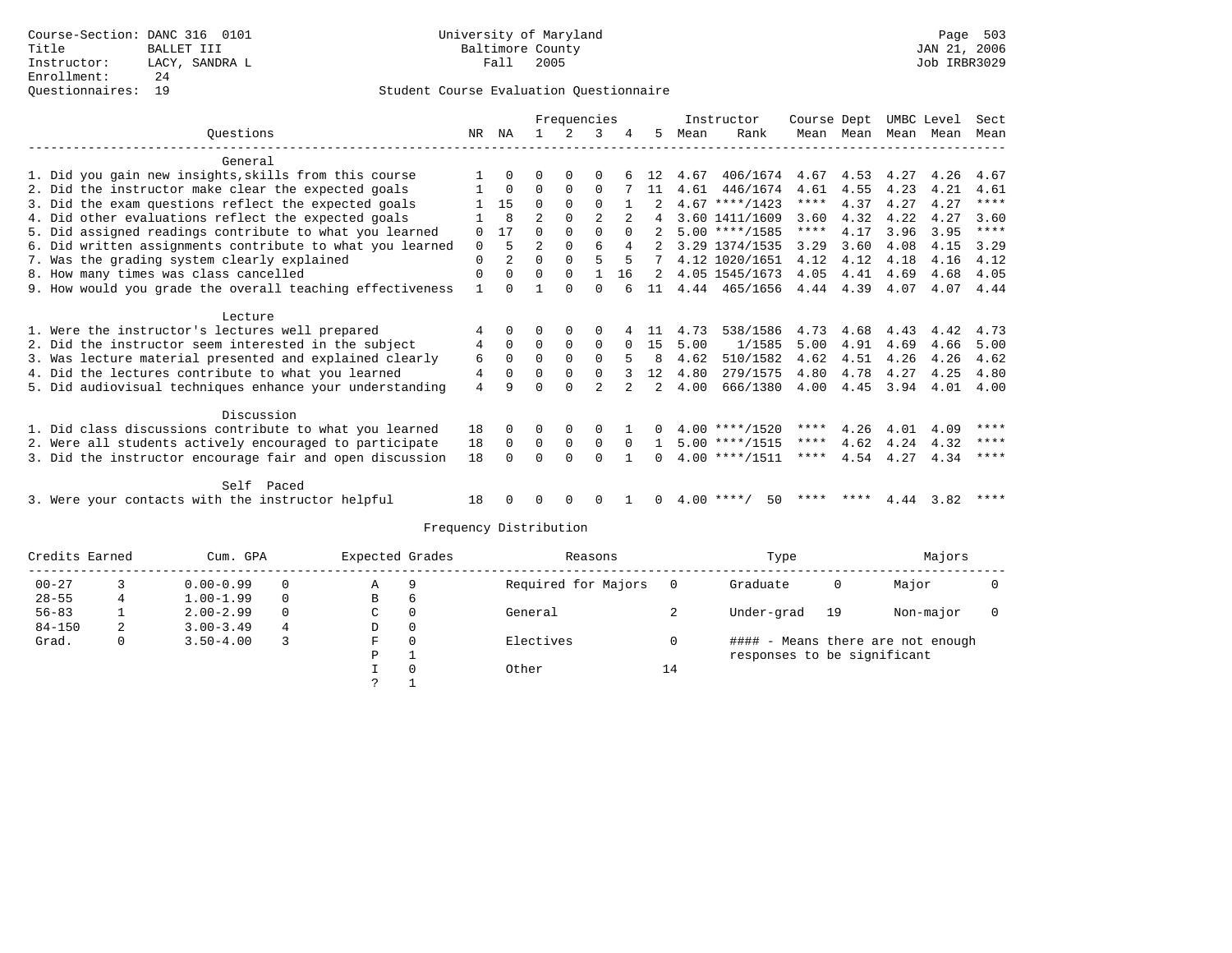|                                                           |          | Frequencies |          |          |          |          |    | Instructor | Course Dept      |             | UMBC Level |      | Sect |             |
|-----------------------------------------------------------|----------|-------------|----------|----------|----------|----------|----|------------|------------------|-------------|------------|------|------|-------------|
| Ouestions                                                 | NR       | ΝA          |          |          | ર        | 4        | 5. | Mean       | Rank             | Mean        | Mean       | Mean | Mean | Mean        |
| General                                                   |          |             |          |          |          |          |    |            |                  |             |            |      |      |             |
| 1. Did you gain new insights, skills from this course     |          |             |          |          |          |          |    | 5.00       | 1/1674           | 5.00        | 4.53       | 4.27 | 4.26 | 5.00        |
| 2. Did the instructor make clear the expected goals       |          | $\Omega$    | $\Omega$ | $\Omega$ | $\Omega$ |          |    | 4.88       | 161/1674         | 4.88        | 4.55       | 4.23 | 4.21 | 4.88        |
| 3. Did the exam questions reflect the expected goals      |          |             | $\Omega$ | $\Omega$ | $\Omega$ | $\Omega$ |    |            | $5.00$ ****/1423 | $***$ * * * | 4.37       | 4.27 | 4.27 | $***$ * * * |
| 4. Did other evaluations reflect the expected goals       | O        | $2^{\circ}$ | $\Omega$ |          | $\Omega$ |          | 5. | 4.43       | 614/1609         | 4.43        | 4.32       | 4.22 | 4.27 | 4.43        |
| 6. Did written assignments contribute to what you learned | $\Omega$ |             |          |          | $\Omega$ | $\cap$   |    |            | 3.38 1342/1535   | 3.38        | 3.60       | 4.08 | 4.15 | 3.38        |
| 7. Was the grading system clearly explained               | $\Omega$ | $\Omega$    | $\Omega$ | $\Omega$ |          |          | 5. | 4.44       | 613/1651         | 4.44        | 4.12       | 4.18 | 4.16 | 4.44        |
| 8. How many times was class cancelled                     | $\Omega$ | $\Omega$    | $\Omega$ | $\Omega$ | $\cap$   |          |    |            | 4.22 1442/1673   | 4.22        | 4.41       | 4.69 | 4.68 | 4.22        |
| 9. How would you grade the overall teaching effectiveness | 4        |             | 0        |          |          |          | 5. | 5.00       | 1/1656           | 5.00        | 4.39       | 4.07 | 4.07 | 5.00        |
| Lecture                                                   |          |             |          |          |          |          |    |            |                  |             |            |      |      |             |
| 1. Were the instructor's lectures well prepared           |          |             |          | $\Omega$ |          |          |    | 4.80       | 389/1586         | 4.80        | 4.68       | 4.43 | 4.42 | 4.80        |
| 2. Did the instructor seem interested in the subject      | 4        | $\Omega$    | $\Omega$ | $\Omega$ | 0        | $\Omega$ | 5. | 5.00       | 1/1585           | 5.00        | 4.91       | 4.69 | 4.66 | 5.00        |
| 3. Was lecture material presented and explained clearly   | 4        | $\Omega$    | $\Omega$ | $\Omega$ | $\Omega$ | $\Omega$ | 5  | 5.00       | 1/1582           | 5.00        | 4.51       | 4.26 | 4.26 | 5.00        |
| 4. Did the lectures contribute to what you learned        | 4        | $\Omega$    | $\Omega$ | $\Omega$ | $\Omega$ | $\Omega$ |    | 5.00       | 1/1575           | 5.00        | 4.78       | 4.27 | 4.25 | 5.00        |
| 5. Did audiovisual techniques enhance your understanding  | 4        |             |          |          |          |          |    | 4.80       | 114/1380         | 4.80        | 4.45       | 3.94 | 4.01 | 4.80        |
| Discussion                                                |          |             |          |          |          |          |    |            |                  |             |            |      |      |             |
| 1. Did class discussions contribute to what you learned   | 8        | $\Omega$    | 0        | $\Omega$ | $\Omega$ |          |    |            | $5.00$ ****/1520 | ****        | 4.26       | 4.01 | 4.09 | ****        |
| 2. Were all students actively encouraged to participate   | 8        | $\Omega$    | $\Omega$ | $\Omega$ | $\Omega$ | $\Omega$ |    |            | $5.00$ ****/1515 | $***$ * *   | 4.62       | 4.24 | 4.32 | ****        |
| 3. Did the instructor encourage fair and open discussion  | 8        |             |          |          |          |          |    |            | $5.00$ ****/1511 | ****        | 4.54       | 4.27 | 4.34 | ****        |

| Credits Earned |   | Cum. GPA      |          | Expected Grades |          | Reasons             |   | Type                        |   | Majors                            |  |
|----------------|---|---------------|----------|-----------------|----------|---------------------|---|-----------------------------|---|-----------------------------------|--|
| $00 - 27$      |   | $0.00 - 0.99$ |          | Α               | -6       | Required for Majors |   | Graduate                    | U | Major                             |  |
| $28 - 55$      |   | $1.00 - 1.99$ | $\Omega$ | В               | 2        |                     |   |                             |   |                                   |  |
| $56 - 83$      |   | $2.00 - 2.99$ | $\Omega$ | C.              | 0        | General             |   | Under-grad                  | 9 | Non-major                         |  |
| $84 - 150$     |   | $3.00 - 3.49$ |          | D               | 0        |                     |   |                             |   |                                   |  |
| Grad.          | 0 | $3.50 - 4.00$ | 2        | F               | $\Omega$ | Electives           |   |                             |   | #### - Means there are not enough |  |
|                |   |               |          | Ρ               | 0        |                     |   | responses to be significant |   |                                   |  |
|                |   |               |          |                 | $\Omega$ | Other               | ŏ |                             |   |                                   |  |
|                |   |               |          |                 |          |                     |   |                             |   |                                   |  |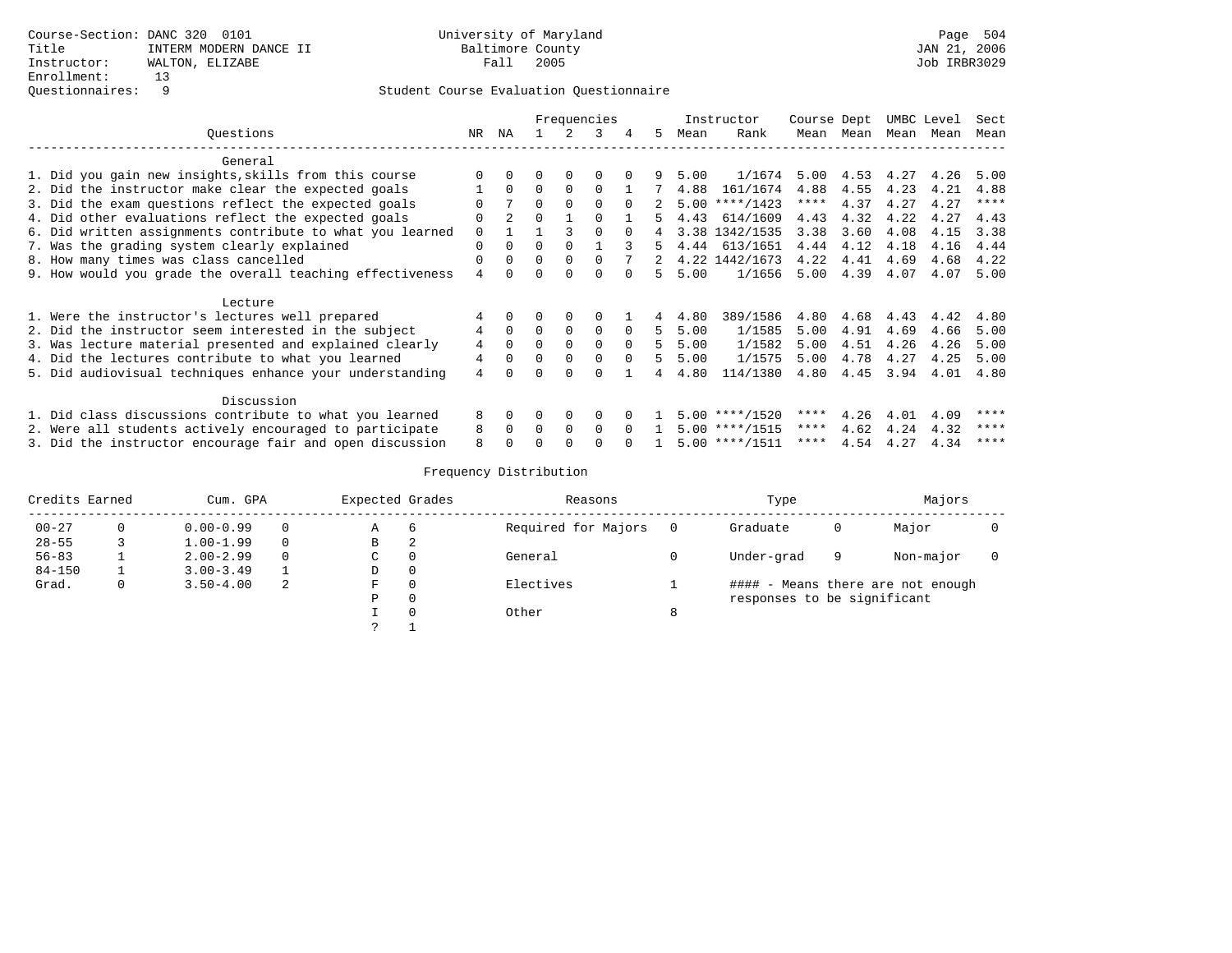|                                                           |              |          |              | Frequencies   |          |              |     |      | Instructor       | Course Dept |                | UMBC Level |      | Sect        |
|-----------------------------------------------------------|--------------|----------|--------------|---------------|----------|--------------|-----|------|------------------|-------------|----------------|------------|------|-------------|
| Questions                                                 | NR           | ΝA       |              | $\mathcal{L}$ | 3        | 4            | .5  | Mean | Rank             | Mean        | Mean           | Mean Mean  |      | Mean        |
| General                                                   |              |          |              |               |          |              |     |      |                  |             |                |            |      |             |
| 1. Did you gain new insights, skills from this course     |              |          |              |               |          |              | 1 N | 4.71 | 342/1674         |             | 4.71 4.53 4.27 |            | 4.26 | 4.71        |
| 2. Did the instructor make clear the expected goals       | $\Omega$     | 0        | $\Omega$     | $\Omega$      | $\Omega$ |              | 13  | 4.93 | 110/1674         | 4.93        | 4.55           | 4.23       | 4.21 | 4.93        |
| 4. Did other evaluations reflect the expected goals       | <sup>0</sup> |          | $\Omega$     |               | $\cap$   |              | б.  | 4.57 | 408/1609         | 4.57        | 4.32           | 4.22       | 4.27 | 4.57        |
| 5. Did assigned readings contribute to what you learned   |              | 13       | U            |               |          |              |     |      | $5.00$ ****/1585 | ****        | 4.17           | 3.96       | 3.95 | $***$ * * * |
| 6. Did written assignments contribute to what you learned | $\Omega$     | 10       |              |               |          | $\cap$       |     |      | 3.50 1295/1535   | 3.50        | 3.60           | 4.08       | 4.15 | 3.50        |
| 7. Was the grading system clearly explained               | $\Omega$     | 4        | $\Omega$     |               |          | <sup>0</sup> |     | 4.30 | 809/1651         | 4.30        | 4.12           | 4.18       | 4.16 | 4.30        |
| 8. How many times was class cancelled                     | $\Omega$     |          | $\Omega$     | $\Omega$      | $\Omega$ | 10           | 4   |      | 4.29 1397/1673   | 4.29        | 4.41           | 4.69       | 4.68 | 4.29        |
| 9. How would you grade the overall teaching effectiveness |              |          |              |               | ∩        |              |     | 4.67 | 257/1656         | 4.67        | 4.39           | 4.07       | 4.07 | 4.67        |
| Lecture                                                   |              |          |              |               |          |              |     |      |                  |             |                |            |      |             |
| 1. Were the instructor's lectures well prepared           | 11           | $\Omega$ | $\Omega$     | $\Omega$      | $\Omega$ |              |     |      | $4.67$ ****/1586 | ****        | 4.68           | 4.43       | 4.42 | ****        |
| 2. Did the instructor seem interested in the subject      | 11           | $\Omega$ | $\Omega$     | $\Omega$      | $\Omega$ |              |     |      | $5.00$ ****/1585 | ****        | 4.91           | 4.69       | 4.66 | $* * * * *$ |
| 3. Was lecture material presented and explained clearly   | 11           | $\Omega$ | $\Omega$     | $\Omega$      | $\Omega$ | $\Omega$     |     |      | $5.00$ ****/1582 | ****        | 4.51           | 4.26       | 4.26 | ****        |
| 4. Did the lectures contribute to what you learned        | 11           | $\Omega$ | <sup>0</sup> | 0             |          | n.           |     |      | $5.00$ ****/1575 | ****        | 4.78           | 4.27       | 4.25 | ****        |
| 5. Did audiovisual techniques enhance your understanding  | 11           |          | U            |               | ∩        |              |     |      | $3.50$ ****/1380 | ****        | 4.45           | 3.94       | 4.01 | ****        |
| Discussion                                                |              |          |              |               |          |              |     |      |                  |             |                |            |      |             |
| 1. Did class discussions contribute to what you learned   | 12           | 0        |              | $\Omega$      | $\Omega$ |              |     |      | $3.00$ ****/1520 | ****        | 4.26           | 4.01       | 4.09 | ****        |
| 2. Were all students actively encouraged to participate   | 13           | $\Omega$ | $\Omega$     | $\Omega$      | $\Omega$ | $\Omega$     |     |      | $5.00$ ****/1515 | ****        | 4.62           | 4.24       | 4.32 | ****        |
| 3. Did the instructor encourage fair and open discussion  | 13           |          | O            | $\Omega$      | $\Omega$ | <sup>n</sup> |     |      | $5.00$ ****/1511 | ****        | 4.54           | 4.27       | 4.34 | ****        |
| 4. Were special techniques successful                     | 13           |          | O            | ∩             | ∩        |              |     |      | $5.00$ ****/ 994 | ****        | 3.61           | 3.94       | 3.96 | ****        |

| Credits Earned |          | Cum. GPA      |          |   | Expected Grades | Reasons             |    | Type                        |    | Majors                            |  |
|----------------|----------|---------------|----------|---|-----------------|---------------------|----|-----------------------------|----|-----------------------------------|--|
| $00 - 27$      | $\Omega$ | $0.00 - 0.99$ | $\Omega$ | Α | 10              | Required for Majors |    | Graduate                    | 0  | Major                             |  |
| $28 - 55$      | 0        | $1.00 - 1.99$ | $\Omega$ | B | 0               |                     |    |                             |    |                                   |  |
| $56 - 83$      |          | $2.00 - 2.99$ | $\Omega$ | C | $\Omega$        | General             |    | Under-grad                  | 14 | Non-major                         |  |
| $84 - 150$     | 4        | $3.00 - 3.49$ | 6        | D | 0               |                     |    |                             |    |                                   |  |
| Grad.          | 0        | $3.50 - 4.00$ |          | F | $\Omega$        | Electives           |    |                             |    | #### - Means there are not enough |  |
|                |          |               |          | P | $\Omega$        |                     |    | responses to be significant |    |                                   |  |
|                |          |               |          |   | $\Omega$        | Other               | 12 |                             |    |                                   |  |
|                |          |               |          |   |                 |                     |    |                             |    |                                   |  |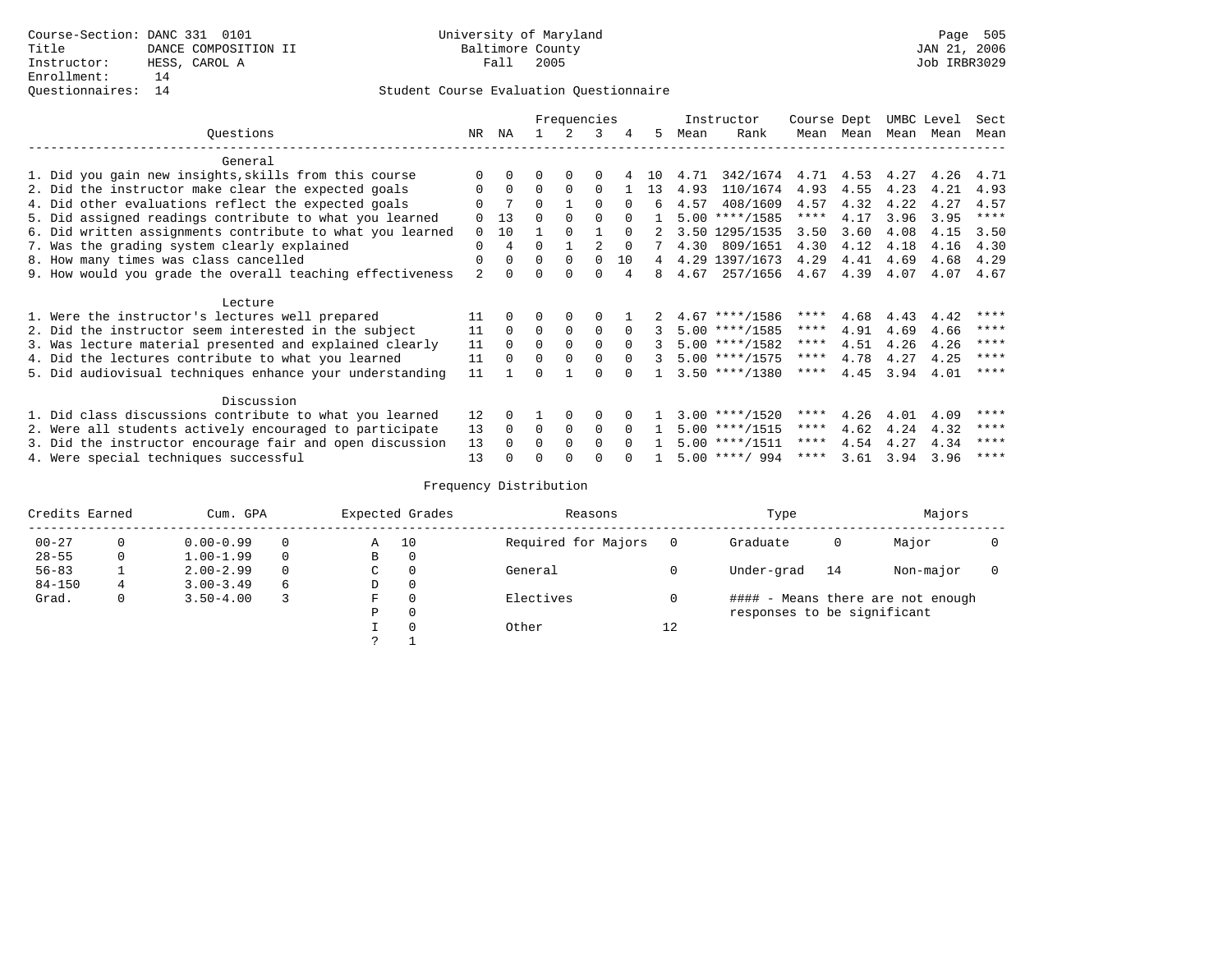|                                                           |          |               |          |             | Frequencies    |          |          |      | Instructor       | Course Dept |           | UMBC Level |      | Sect |
|-----------------------------------------------------------|----------|---------------|----------|-------------|----------------|----------|----------|------|------------------|-------------|-----------|------------|------|------|
| Ouestions                                                 | NR.      | ΝA            |          |             | 3              | 4        | 5.       | Mean | Rank             |             | Mean Mean | Mean       | Mean | Mean |
| General                                                   |          |               |          |             |                |          |          |      |                  |             |           |            |      |      |
| 1. Did you gain new insights, skills from this course     |          | $\Omega$      | 0        | $\Omega$    |                |          |          | 4.47 | 671/1674         | 4.47        | 4.53      | 4.27       | 4.26 | 4.47 |
| 2. Did the instructor make clear the expected goals       | 0        | $\Omega$      | $\Omega$ |             |                |          |          |      | 4.13 1051/1674   | 4.13        | 4.55      | 4.23       | 4.21 | 4.13 |
| 3. Did the exam questions reflect the expected goals      |          | 10            | $\Omega$ | $\Omega$    |                |          |          |      | 4.00 1016/1423   | 4.00        | 4.37      | 4.27       | 4.27 | 4.00 |
| 4. Did other evaluations reflect the expected goals       | U        |               | $\Omega$ |             |                |          |          | 4.21 | 905/1609         | 4.21        | 4.32      | 4.22       | 4.27 | 4.21 |
| 5. Did assigned readings contribute to what you learned   |          | 13            | $\Omega$ | $\Omega$    |                | $\Omega$ | $\Omega$ |      | $3.00$ ****/1585 | ****        | 4.17      | 3.96       | 3.95 | **** |
| 6. Did written assignments contribute to what you learned | 1        | $\mathcal{L}$ | $\Omega$ |             |                |          |          |      | 3.42 1328/1535   | 3.42        | 3.60      | 4.08       | 4.15 | 3.42 |
| 7. Was the grading system clearly explained               |          | $\Omega$      |          |             | 4              |          |          |      | 3.57 1414/1651   | 3.57        | 4.12      | 4.18       | 4.16 | 3.57 |
| 8. How many times was class cancelled                     |          | $\Omega$      | $\Omega$ | $\Omega$    | $\Omega$       |          | 12       | 4.92 | 565/1673         | 4.92        | 4.41      | 4.69       | 4.68 | 4.92 |
| 9. How would you grade the overall teaching effectiveness | $\Omega$ | $\cap$        | ∩        | ∩           |                |          | 8        | 4.47 | 437/1656         | 4.47        | 4.39      | 4.07       | 4.07 | 4.47 |
| Lecture                                                   |          |               |          |             |                |          |          |      |                  |             |           |            |      |      |
| 1. Were the instructor's lectures well prepared           |          |               |          | $\Omega$    |                |          |          |      | 4.36 1044/1586   | 4.36        | 4.68      | 4.43       | 4.42 | 4.36 |
| 2. Did the instructor seem interested in the subject      | 4        | $\Omega$      | $\Omega$ | $\Omega$    | $\overline{c}$ | $\Omega$ |          |      | 4.64 1106/1585   | 4.64        | 4.91      | 4.69       | 4.66 | 4.64 |
| 3. Was lecture material presented and explained clearly   | 5        | $\Omega$      | $\Omega$ | $\Omega$    | 4              | $\Omega$ | 6        | 4.20 | 998/1582         | 4.20        | 4.51      | 4.26       | 4.26 | 4.20 |
| 4. Did the lectures contribute to what you learned        | 5        |               | $\Omega$ | $\Omega$    |                | $\Omega$ | 6        | 4.33 | 886/1575         | 4.33        | 4.78      | 4.27       | 4.25 | 4.33 |
| 5. Did audiovisual techniques enhance your understanding  | 4        |               | ∩        |             |                |          |          | 3.71 | 930/1380         | 3.71        | 4.45      | 3.94       | 4.01 | 3.71 |
| Discussion                                                |          |               |          |             |                |          |          |      |                  |             |           |            |      |      |
| 1. Did class discussions contribute to what you learned   |          | $\Omega$      | 0        | $\Omega$    |                |          |          | 4.38 | 537/1520         | 4.38        | 4.26      | 4.01       | 4.09 | 4.38 |
| 2. Were all students actively encouraged to participate   |          | $\Omega$      | $\Omega$ | $\mathbf 0$ | $\Omega$       |          |          | 4.88 | 242/1515         | 4.88        | 4.62      | 4.24       | 4.32 | 4.88 |
| 3. Did the instructor encourage fair and open discussion  | 7        | $\Omega$      | 0        | $\Omega$    | $\Omega$       | $\Omega$ | 8        | 5.00 | 1/1511           | 5.00        | 4.54      | 4.27       | 4.34 | 5.00 |
| 4. Were special techniques successful                     | 7        |               |          |             |                |          |          | 4.25 | 360/994          | 4.25        | 3.61      | 3.94       | 3.96 | 4.25 |

| Credits Earned |          | Cum. GPA      |    | Expected Grades |          | Reasons             |          | Type                        |      | Majors                            |  |
|----------------|----------|---------------|----|-----------------|----------|---------------------|----------|-----------------------------|------|-----------------------------------|--|
| $00 - 27$      | $\Omega$ | $0.00 - 0.99$ |    | А               | 6        | Required for Majors | $\Omega$ | Graduate                    | 0    | Major                             |  |
| $28 - 55$      | 4        | $1.00 - 1.99$ |    | В               | 3        |                     |          |                             |      |                                   |  |
| $56 - 83$      |          | $2.00 - 2.99$ |    | $\sim$<br>◡     |          | General             |          | Under-grad                  | - 15 | Non-major                         |  |
| $84 - 150$     |          | $3.00 - 3.49$ | .5 | D               | 0        |                     |          |                             |      |                                   |  |
| Grad.          | 0        | $3.50 - 4.00$ | 2  | F               | 0        | Electives           | 0        |                             |      | #### - Means there are not enough |  |
|                |          |               |    | Ρ               | 0        |                     |          | responses to be significant |      |                                   |  |
|                |          |               |    |                 | $\Omega$ | Other               | 12       |                             |      |                                   |  |
|                |          |               |    | C               |          |                     |          |                             |      |                                   |  |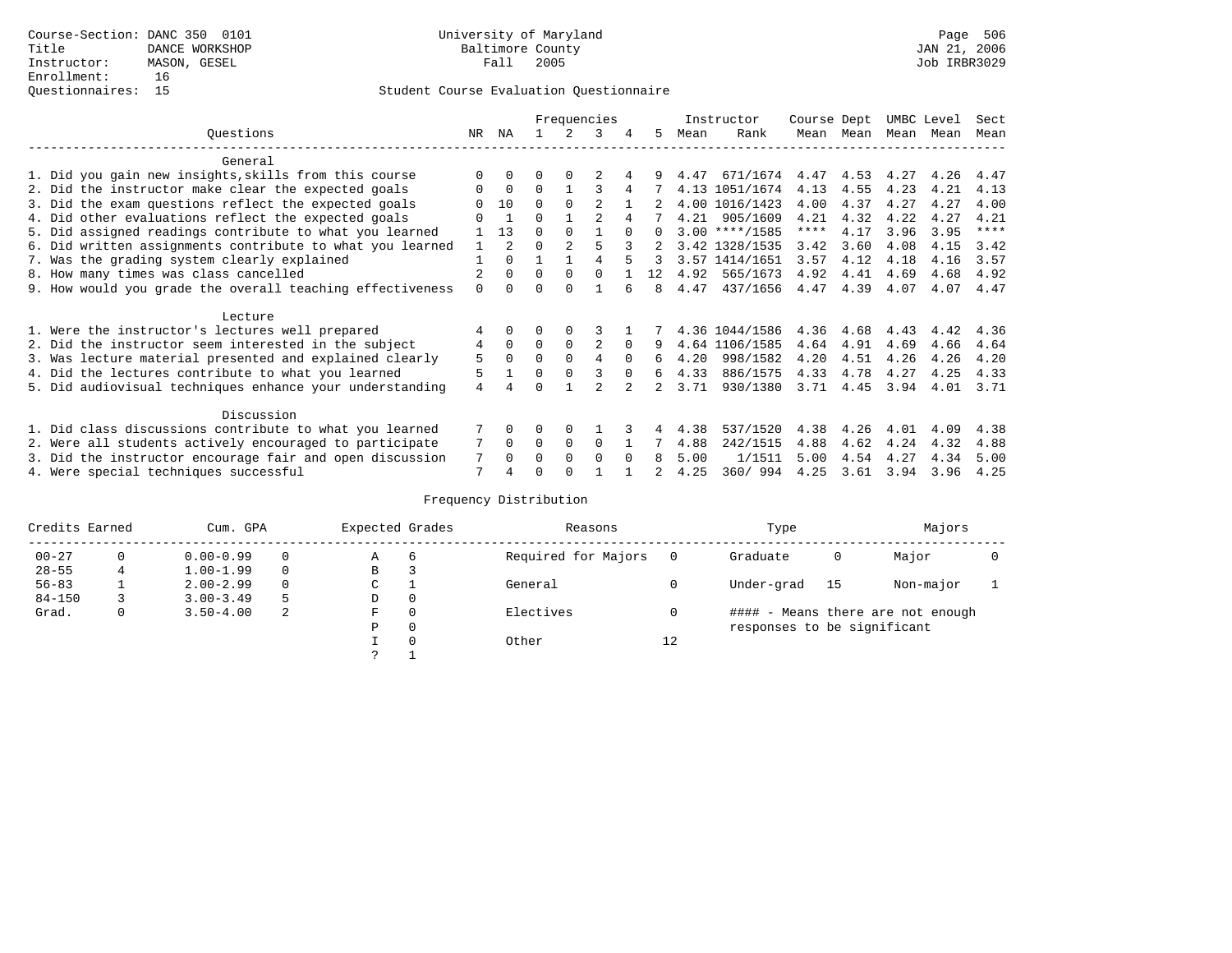|                                                           |     |          |          |          | Frequencies |    |         | Instructor               | Course Dept |      |      | UMBC Level | Sect |
|-----------------------------------------------------------|-----|----------|----------|----------|-------------|----|---------|--------------------------|-------------|------|------|------------|------|
| Ouestions                                                 | NR. | ΝA       |          |          |             | 5. | Mean    | Rank                     | Mean        | Mean | Mean | Mean       | Mean |
| General                                                   |     |          |          |          |             |    |         |                          |             |      |      |            |      |
| 1. Did you gain new insights, skills from this course     |     |          |          |          |             | 6. | 4.86    | 195/1674 4.86 4.53 4.27  |             |      |      | 4.42       | 4.86 |
| 2. Did the instructor make clear the expected goals       |     | $\Omega$ | $\Omega$ | $\Omega$ | $\Omega$    |    | 5.00    | $1/1674$ 5.00            |             | 4.55 | 4.23 | 4.31       | 5.00 |
| 3. Did the exam questions reflect the expected goals      |     | б.       |          |          |             |    | 5.00    | ****/1423                | ****        | 4.37 | 4.27 | 4.34       | **** |
| 4. Did other evaluations reflect the expected goals       |     |          |          | $\Omega$ |             |    | 4.40    | 645/1609                 | 4.40        | 4.32 | 4.22 | 4.30       | 4.40 |
| 6. Did written assignments contribute to what you learned |     |          |          |          |             |    |         | 1 3.17 1414/1535         | 3.17        | 3.60 | 4.08 | 4.18       | 3.17 |
| 7. Was the grading system clearly explained               |     |          |          |          |             |    | 3, 4.17 | 966/1651 4.17            |             | 4.12 | 4.18 | 4.23       | 4.17 |
| 8. How many times was class cancelled                     |     |          |          | $\Omega$ | $\Omega$    |    |         | 4.14 1497/1673 4.14 4.41 |             |      | 4.69 | 4.67       | 4.14 |
| 9. How would you grade the overall teaching effectiveness |     | $\cap$   |          |          |             |    | 3, 4.50 | 381/1656 4.50 4.39       |             |      | 4.07 | 4.19       | 4.50 |
| Lecture                                                   |     |          |          |          |             |    |         |                          |             |      |      |            |      |
| 1. Were the instructor's lectures well prepared           |     |          |          |          |             |    |         | $5.00$ ****/1586         | ****        | 4.68 | 4.43 | 4.46       | **** |
| 2. Did the instructor seem interested in the subject      |     | $\Omega$ |          | $\cap$   | $\cap$      |    |         | $5.00$ ****/1585         | ****        | 4.91 | 4.69 | 4.76       | **** |
| 4. Did the lectures contribute to what you learned        |     | $\cap$   |          | $\cap$   | $\cap$      |    |         | $5.00$ ****/1575         | ****        | 4.78 | 4.27 | 4.35       | **** |
| 5. Did audiovisual techniques enhance your understanding  |     |          |          |          |             |    |         | $5.00$ ****/1380         | ****        | 4.45 | 3.94 | 4.04       | **** |

| Credits Earned | Cum. GPA      |          | Expected Grades | Reasons             |   | Type                        |   | Majors                            |  |
|----------------|---------------|----------|-----------------|---------------------|---|-----------------------------|---|-----------------------------------|--|
| $00 - 27$      | $0.00 - 0.99$ | 0        | Α               | Required for Majors |   | Graduate                    |   | Major                             |  |
| $28 - 55$      | $1.00 - 1.99$ | $\Omega$ | В               |                     |   |                             |   |                                   |  |
| $56 - 83$      | $2.00 - 2.99$ | $\Omega$ | C.              | General             |   | Under-grad                  | 8 | Non-major                         |  |
| $84 - 150$     | $3.00 - 3.49$ | 4        | D               |                     |   |                             |   |                                   |  |
| Grad.          | $3.50 - 4.00$ |          | F               | Electives           |   |                             |   | #### - Means there are not enough |  |
|                |               |          | D               |                     |   | responses to be significant |   |                                   |  |
|                |               |          |                 | Other               | 6 |                             |   |                                   |  |
|                |               |          |                 |                     |   |                             |   |                                   |  |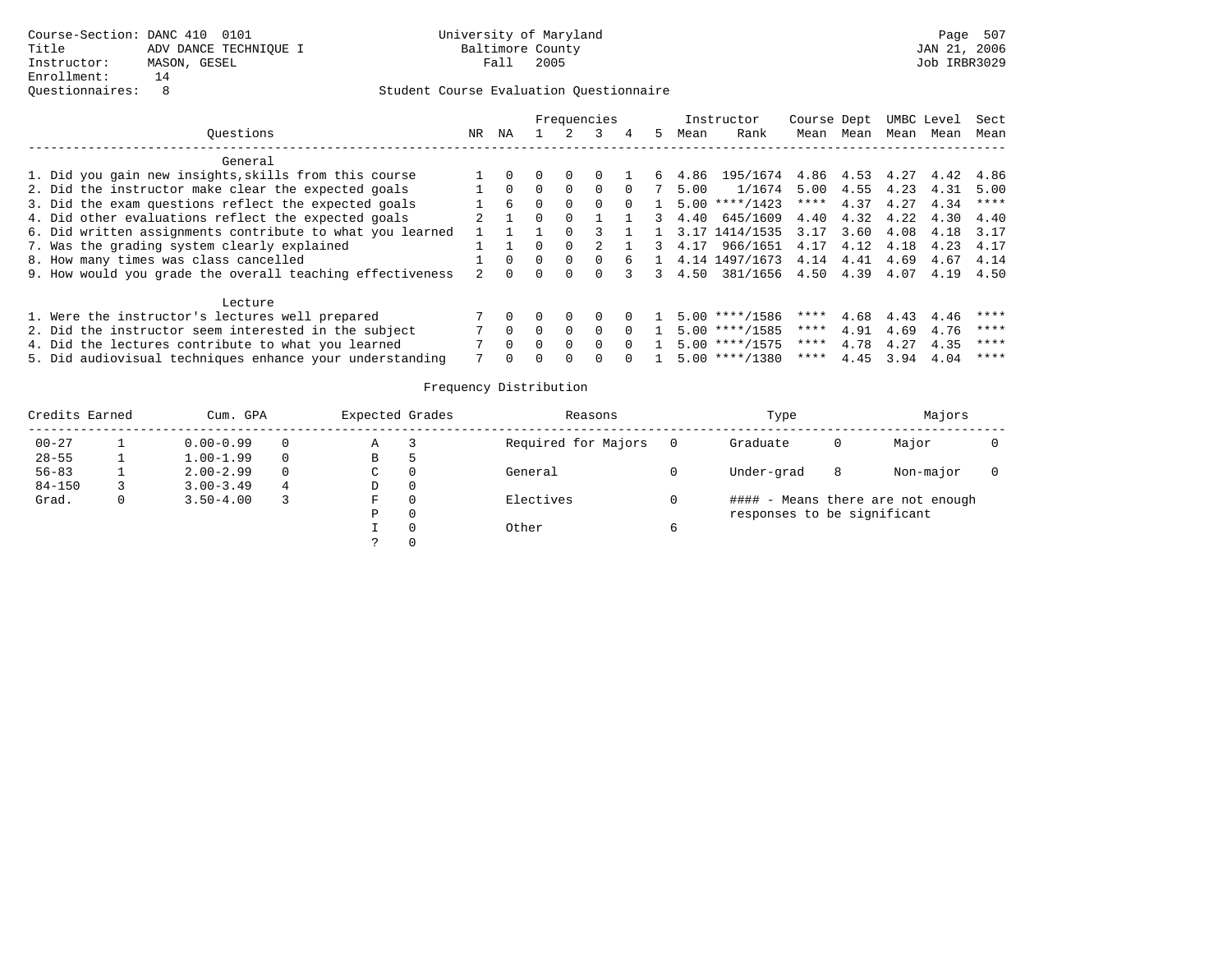|                                                           |          |          | Frequencies |          |              |          |          |      | Instructor     | Course Dept |      | UMBC Level |      | Sect |
|-----------------------------------------------------------|----------|----------|-------------|----------|--------------|----------|----------|------|----------------|-------------|------|------------|------|------|
| Ouestions<br>NR.                                          |          |          |             |          | 3            | 4        | 5.       | Mean | Rank           | Mean        | Mean | Mean       | Mean | Mean |
| General                                                   |          |          |             |          |              |          |          |      |                |             |      |            |      |      |
| 1. Did you gain new insights, skills from this course     |          |          |             |          |              |          | 2        | 4.50 | 607/1674       | 4.50        | 4.53 | 4.27       | 4.42 | 4.50 |
| 2. Did the instructor make clear the expected goals       | $\Omega$ | $\Omega$ | $\Omega$    | $\Omega$ |              |          |          | 4.75 | 270/1674       | 4.75        | 4.55 | 4.23       | 4.31 | 4.75 |
| 4. Did other evaluations reflect the expected goals       | 0        |          | 0           |          |              |          |          | 3.00 | 1557/1609      | 3.00        | 4.32 | 4.22       | 4.30 | 3.00 |
| 6. Did written assignments contribute to what you learned | $\Omega$ |          | 0           |          |              |          |          |      | 3.75 1147/1535 | 3.75        | 3.60 | 4.08       | 4.18 | 3.75 |
| 7. Was the grading system clearly explained               | $\Omega$ |          | 0           |          |              |          | $\Omega$ |      | 3.67 1377/1651 | 3.67        | 4.12 | 4.18       | 4.23 | 3.67 |
| 8. How many times was class cancelled                     |          | $\Omega$ | $\Omega$    | $\Omega$ | $\Omega$     | 4        | 0        |      | 4.00 1566/1673 | 4.00        | 4.41 | 4.69       | 4.67 | 4.00 |
| 9. How would you grade the overall teaching effectiveness |          |          |             |          |              |          |          | 4.33 | 615/1656       | 4.33        | 4.39 | 4.07       | 4.19 | 4.33 |
| Lecture                                                   |          |          |             |          |              |          |          |      |                |             |      |            |      |      |
| 1. Were the instructor's lectures well prepared           |          |          |             |          |              |          |          | 4.75 | 496/1586       | 4.75        | 4.68 | 4.43       | 4.46 | 4.75 |
| 2. Did the instructor seem interested in the subject      | $\Omega$ | $\Omega$ | $\Omega$    | $\Omega$ | $\Omega$     |          |          | 4.75 | 917/1585       | 4.75        | 4.91 | 4.69       | 4.76 | 4.75 |
| 3. Was lecture material presented and explained clearly   | $\Omega$ | $\Omega$ | $\Omega$    |          |              |          |          | 4.75 | 313/1582       | 4.75        | 4.51 | 4.26       | 4.31 | 4.75 |
| 4. Did the lectures contribute to what you learned        | $\Omega$ | $\Omega$ | $\Omega$    | $\Omega$ | $\Omega$     | $\Omega$ | 4        | 5.00 | 1/1575         | 5.00        | 4.78 | 4.27       | 4.35 | 5.00 |
| 5. Did audiovisual techniques enhance your understanding  | $\Omega$ |          | 0           | $\cap$   | <sup>n</sup> |          |          | 5.00 | 1/1380         | 5.00        | 4.45 | 3.94       | 4.04 | 5.00 |
| Discussion                                                |          |          |             |          |              |          |          |      |                |             |      |            |      |      |
| 1. Did class discussions contribute to what you learned   | 3        |          |             |          |              |          |          | 5.00 | 1/1520         | 5.00        | 4.26 | 4.01       | 4.18 | 5.00 |

| Credits Earned |              | Cum. GPA      |          |    | Expected Grades | Reasons             |   | Type                        | Majors |                                   |  |
|----------------|--------------|---------------|----------|----|-----------------|---------------------|---|-----------------------------|--------|-----------------------------------|--|
| $00 - 27$      |              | $0.00 - 0.99$ |          | Α  |                 | Required for Majors |   | Graduate                    | 0      | Major                             |  |
| $28 - 55$      | 0            | $1.00 - 1.99$ | $\Omega$ | В  |                 |                     |   |                             |        |                                   |  |
| $56 - 83$      |              | $2.00 - 2.99$ |          | C. | $\Omega$        | General             |   | Under-grad                  | 4      | Non-major                         |  |
| $84 - 150$     | 0            | $3.00 - 3.49$ | $\Omega$ | D  | 0               |                     |   |                             |        |                                   |  |
| Grad.          | $\mathbf{0}$ | $3.50 - 4.00$ | 4        | F  | $\Omega$        | Electives           |   |                             |        | #### - Means there are not enough |  |
|                |              |               |          | Ρ  | 0               |                     |   | responses to be significant |        |                                   |  |
|                |              |               |          |    | $\Omega$        | Other               | 4 |                             |        |                                   |  |
|                |              |               |          |    |                 |                     |   |                             |        |                                   |  |